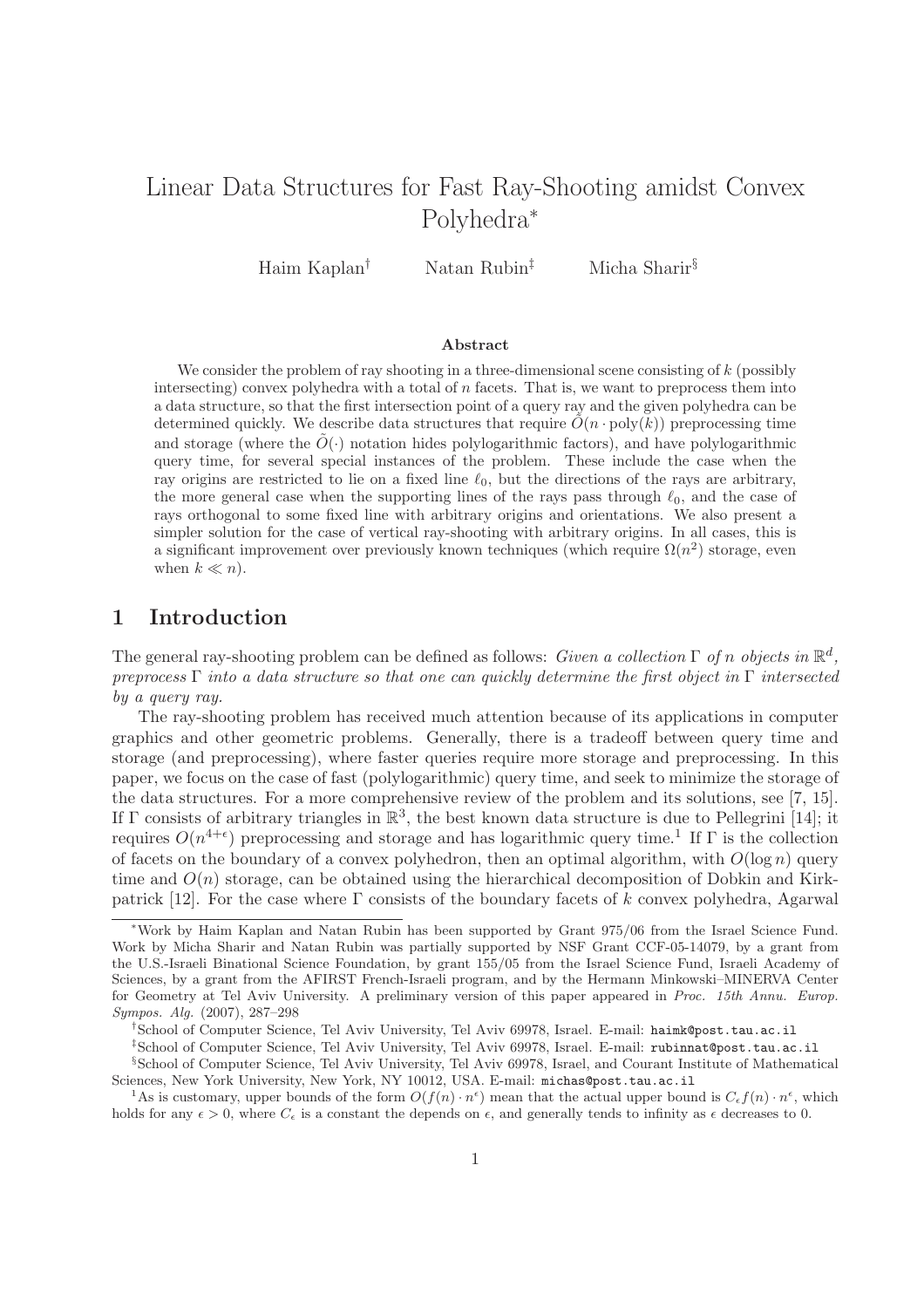and Sharir [5] describe a solution having polylogarithmic query time and  $O(n^{2+\epsilon}k^2)$  storage, which is an improvement over [14] (when  $k \ll n$ ). Still, this solution requires  $\Omega(n^2)$  storage, even for small k, in contrast to the  $O(n)$  storage achieved in [12] for the case  $k = 1$ .

A wide range of special instances of the ray-shooting problem have been considered, where restrictions are imposed either on the query rays or on the input polyhedra. The most popular are the cases of C-oriented or fat input polyhedra, as well as the case of vertical ray-shooting (amidst arbitrary convex polyhedra). Another case, studied by Bern  $et al.$  [9], involves rays whose origins lie on a fixed straight line in R 3 . Unfortunately, all the known solutions to the restricted problems mentioned above require  $\Omega(n^2)$  storage (or larger) to achieve polylogarithmic query time, even in the case where the input consists of k convex polyhedra, where k is small relative to n. For example, the recent algorithm of Aronov *et al.* [1], for the case of fat convex polyhedra, uses  $O(n^{2+\epsilon})$  space and preprocessing time. The algorithm of de Berg [7], for the case of vertical ray-shooting, uses  $O(n^{2+\epsilon} + K)$  storage, where K is the total complexity of the arrangement of the input polyhedra, which is known to be  $O(nk^2)$ ; see also [15].

**Our contribution.** In this paper we focus on the case where the input consists of  $k$  convex polyhedra with a total of n facets, and implicitly assume that  $k \ll n$ . Our goal is to derive algorithms with polylogarithmic query time, for which the storage that they require is (nearly) linear in  $n$ . We achieve this in several useful special cases, where one case involves ray-shooting with rays whose origins lie on a fixed line. We extend this solution for the case where the rays lie on lines that pass through a fixed line, but their origins are arbitrary, and for the case of rays orthogonal to a fixed line with arbitrary origins (and orientations). Finally, we present a simpler solution for the case of vertical ray-shooting. The two main problems that we study have the common property that the lines containing the query rays have only three degrees of freedom, as opposed to the general case where the lines have four degrees of freedom. If we ignore the issue of making the performance of the algorithm depend on  $k$ , there are solutions that require  $O(n^{3+\epsilon})$  storage and preprocessing, with polylogarithmic query time (e.g., a simple adaptation of the technique of [4]). A plausible goal is thus to design algorithms whose storage is close to  $O(nk^2)$ . However, as mentioned, no previous algorithm solves these problems with performance that depends subquadratically on n, when  $k \ll n$ .

In general, we have not yet met the above goal, and we "pay" more in terms of  $k$  to achieve linear dependence on  $n$ . Specifically, in the case of ray-shooting with rays originating from a fixed line  $\ell_0$ , where the input polyhedra may intersect each other, our solution uses  $\tilde{O}(nk^5)$  storage and preprocessing, and answers queries in polylogarithmic time. However, if the input polyhedra are pairwise disjoint, the storage can be reduced to  $\tilde{O}(nk^2)$ . (As in the abstract, the notation  $\tilde{O}(\cdot)$ hides polylogarithmic factors.) Thus, in the latter case, we do achieve the goal mentioned above. In the case involving rays orthogonal to a fixed line, our solution requires  $\tilde{O}(nk^5)$  storage,  $\tilde{O}(nk^6)$ preprocessing time, and supports queries in polylogarithmic time. (Here we assume the general model, where the polyhedra may intersect one another.) The latter problem is closely related to the more general problem involving rays contained in lines which intersect a fixed line  $\ell_0$ , but whose origins are arbitrary, which we also solve and obtain similar bounds for the query time, storage and preprocessing costs. Our solution for the case of vertical ray-shooting (amidst possibly intersecting convex polyhedra) answers queries in polylogarithmic time and requires only  $\tilde{O}(nk^2)$  storage and preprocessing time, which is close to the maximum complexity of an arrangement of  $k$  convex polyhedra in  $\mathbb{R}^3$ .

We note that when k is large, e.g.,  $k = \Theta(n)$ , our solutions, except for the case where we shoot from a line and the given polyhedra are pairwise disjoint, and the case of vertical ray-shooting, are inferior to those obtained earlier. For example, for ray-shooting from a fixed line with possibly intersecting polyhedra, our solution requires  $\tilde{O}(n^6)$  storage, as opposed to the  $O(n^{3+\epsilon})$  storage used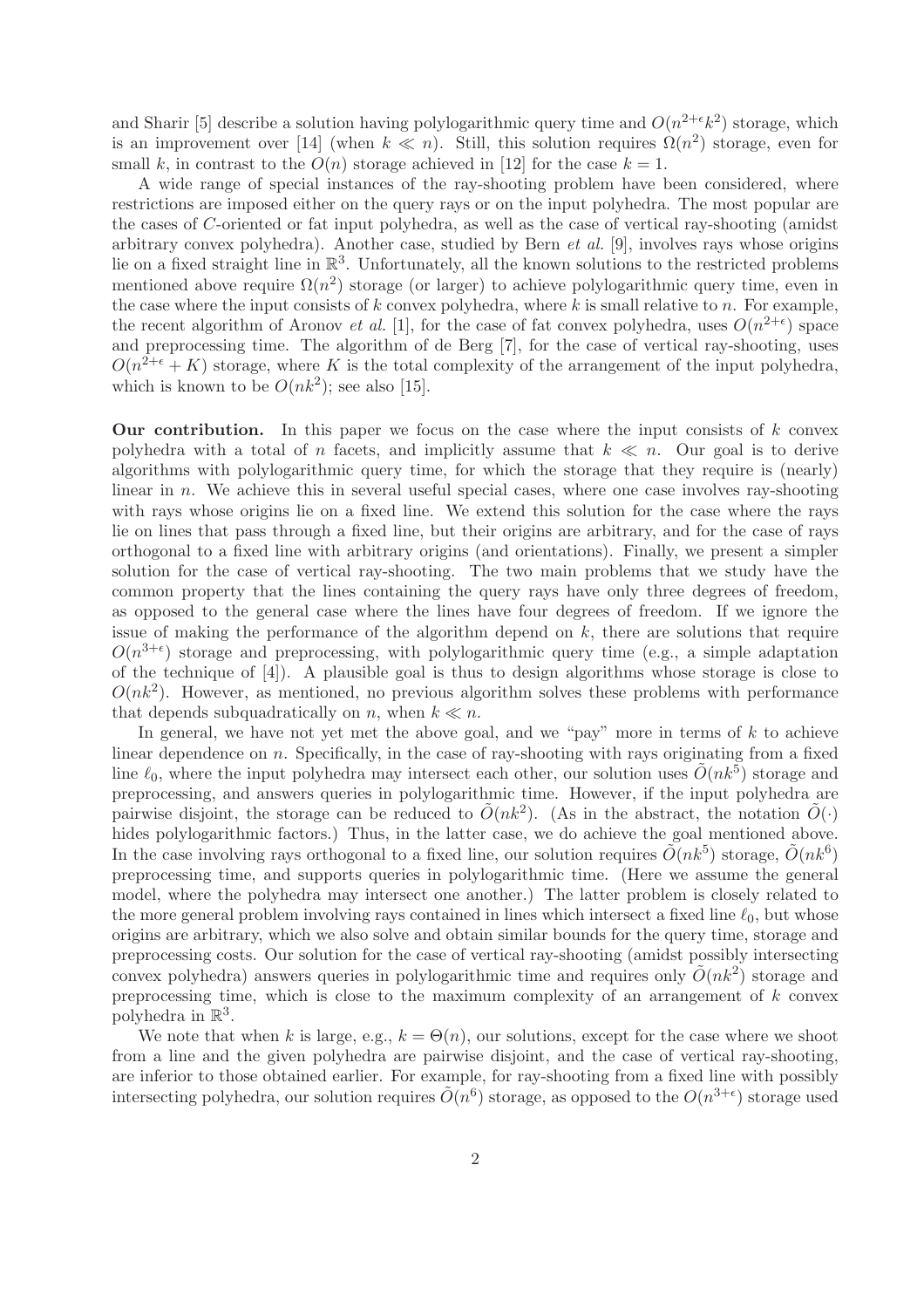by the general approach, as mentioned above. Nevertheless, for small values of  $k$ , our solutions improve all the previous ones, and extrapolate nicely from the linear storage required for  $k = 1$ . Thus we (partially) solve a major open problem posed in [5]. We note that the case of  $k \ll n$  arises frequently in practice. For example, this is the situation when shooting in a scene consisting of balls or other more complex (convex) shapes, each approximated by a polyhedral surface consisting of many triangles. In spite of the apparent suboptimal dependence on  $k$  (we know it to be suboptimal only when  $k$  is large), we regard the results of the paper to be a first step towards achieving the performance conjectured above, and leave the task of tightening the dependence on k to further research.

**Overview.** We apply the following uniform approach to both problem instances. Denote by  $\mathcal{P}$ the set of input polyhedra. We define a parametric space S whose points represent lines containing the query rays. In the case of ray-shooting from a line, or of ray-shooting along lines passing through a fixed line, or of ray-shooting orthogonal to a fixed line, we have three degrees of freedom, and we take S to be  $\mathbb{R}^3$ . Each polyhedron  $P \in \mathcal{P}$  defines a two-dimensional surface  $\sigma_P$  in S, which is the locus of all (points representing) lines that are tangent to P. The arrangement  $\mathcal{C}(\mathcal{P})$  of the surfaces  $\sigma_P$  yields a subdivision of S, each of whose cells C is a maximal connected relatively open set of lines which stab the same subset  $\mathcal{P}_C$  of  $\mathcal{P}$ . When the polyhedra of  $\mathcal{P}$  are pairwise disjoint, the order in which lines  $\ell$  in any fixed cell C intersect the polyhedra of  $P_C$  is the same for all  $\ell \in C$ . Let r be a query ray, let  $\ell_r$  be the line containing r, and let  $C \subset \mathbb{S}$  denote the cell of  $\mathcal{C}(\mathcal{P})$  containing the point representing  $\ell_r$ . Now assume, without loss of generality, that  $\ell_0$  is disjoint of the union of P. Then there are at most two polyhedra, for each cell C of  $\mathcal{C}(\mathcal{P})$ , whose boundaries are first hit by such rays r emanating from  $\ell_0$  and contained in lines  $\ell \in C$ . Thus, our query is easily answered by locating the cell of  $\mathcal{C}(\mathcal{P})$  containing  $\ell$  and then by answering ray-shooting queries amidst at most two polyhedra of  $P$ . In Section 2, we modify the analysis of Brönnimann *et al.* [10] to prove that the complexity of  $\mathcal{C}(\mathcal{P})$ , for lines  $\ell_r$  passing through a fixed line, is  $O(nk^2)$ . We use the *persistent* data structure technique of [16] to search for the cell of  $\mathcal{C}(\mathcal{P})$  containing  $\ell_r$ . This results in an algorithm for ray-shooting from a line into a collection of pairwise disjoint polyhedra, which requires  $\tilde{O}(nk^2)$ storage and preprocessing time, and supports queries in polylogarithmic time.

The above approach fails when the polyhedra of  $P$  may intersect each other, because the order in which the polyhedra of  $\mathcal{P}_C$  are intersected by  $\ell_r$  need not be fixed over  $\ell_r \in C$ ; see Figure 4(a) for an illustration. To handle this difficulty, we refine the technique, by adding to  $\mathcal{P}$  all pairwise intersections between the polyhedra of  $P$ , obtaining a set  $Q$ , consisting of  $O(k^2)$  polyhedra with a total of  $O(nk)$  facets. Instead of  $\mathcal{C}(\mathcal{P})$ , we now consider the arrangement  $\mathcal{C}(\mathcal{Q})$ . Each cell C in  $\mathcal{C}(\mathcal{Q})$  is a maximal connected region of S such that all lines represented in C stab the same subset  $\mathcal{Q}_C$  of  $\mathcal{Q}$ . In the case of ray-shooting from a fixed line, we can use essentially the same spatial data structure as in the case of disjoint polyhedra, constructed over  $\mathcal{C}(\mathcal{Q})$  instead of over  $\mathcal{C}(\mathcal{P})$ , to locate the cell of  $\mathcal{C}(\mathcal{Q})$  containing a query line  $\ell_r$ . Now the structure requires  $\tilde{O}(nk \cdot (k^2)^2) = \tilde{O}(nk^5)$ storage and preprocessing, and still supports queries in polylogarithmic time; see Section 3. In the case of ray-shooting with rays orthogonal to a fixed line, we proceed in a similar manner, but the preprocessing time is now  $\tilde{O}(nk^6)$ , due to the auxiliary structures stored with each cell  $C \in \mathcal{C}(\mathcal{Q})$ ; see Section 4.

Let C be a cell in  $\mathcal{C}(\mathcal{Q})$ . Since  $\mathcal{P} \subset \mathcal{Q}$ ,  $\mathcal{C}(\mathcal{Q})$  is a refinement of  $\mathcal{C}(\mathcal{P})$ . Therefore, the set  $\mathcal{P}_C$  of polyhedra stabbed by any line represented in C is well defined. Let P and Q be any pair of polyhedra in  $\mathcal{P}_C$ . If  $P \cap Q$  does not belong to  $\mathcal{Q}_C$ , that is,  $P \cap Q$  is not intersected by lines represented in C, then P and Q are intersected in the same order by all lines  $\ell$  represented in C. This induces a partial order  $\prec_C$  on the polyhedra of P, consisting of all pairs  $(P, Q)$  as above, with P hit before Q along lines in C. Clearly,  $\Xi \subseteq \mathcal{P}_C$  is an *antichain* with respect to  $\prec_C$  if and only if, for all P and Q in  $\Xi$ , the polyhedron  $P \cap Q$  is in  $\mathcal{Q}_C$ . The one-dimensional Helly theorem then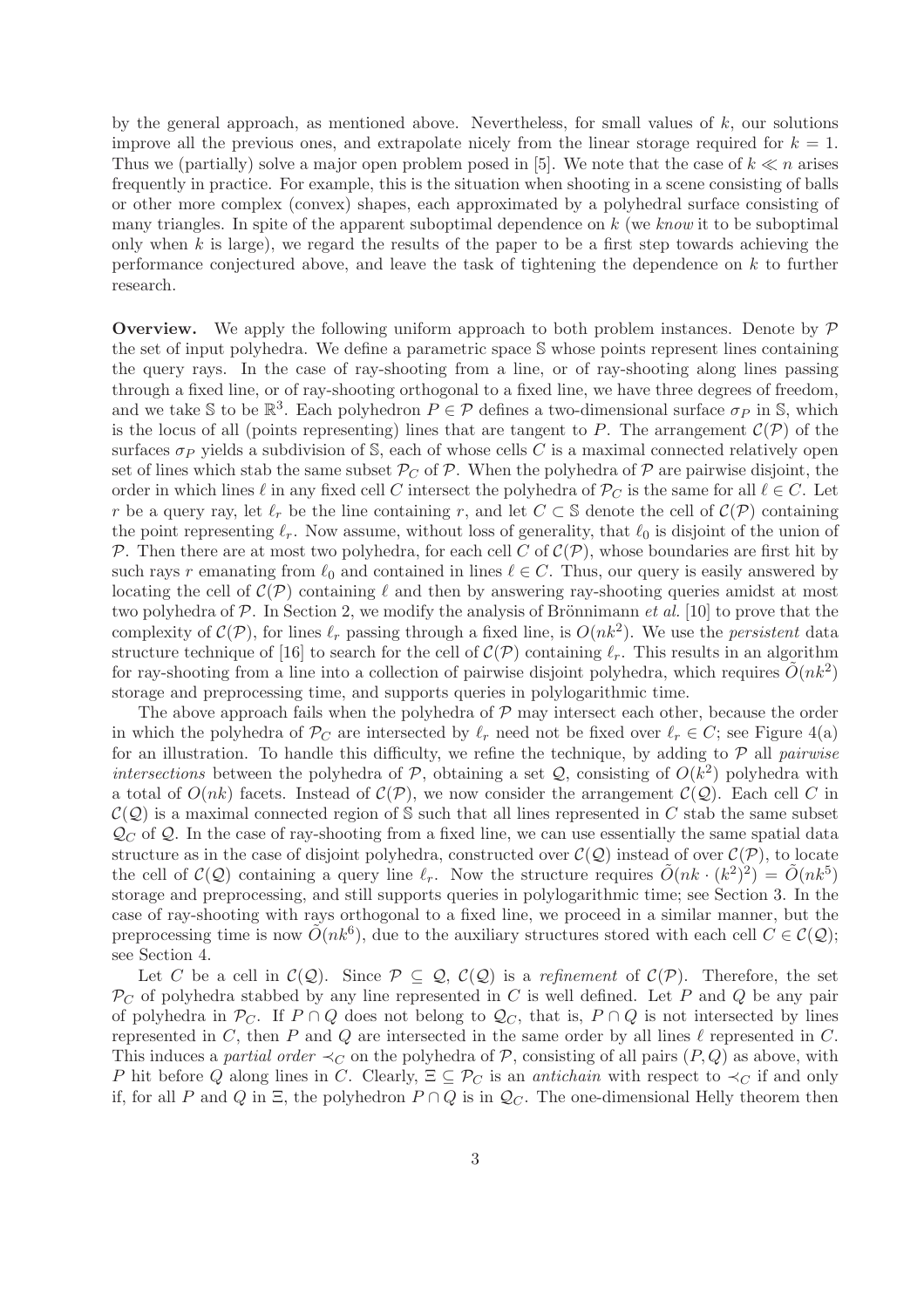implies that the polyhedron  $\bigcap \Xi$  (the intersection of all of the polyhedra in  $\Xi$ ) (a) is nonempty, and (b) is intersected by all lines represented in C.

Using *parametric search*, the ray-shooting problem reduces to testing a query segment for intersection with  $\mathcal{P}$ ; see also [3]. The latter problem can be solved, for segments contained in lines represented in C, using a small number of ray-shooting queries amidst polyhedra of the form  $\bigcap \Xi$ , where  $\Xi$  is a maximal antichain with respect to  $\prec_C$ . Organizing the data to facilitate efficient implementation of these ray shootings requires several additional technical steps, which are detailed in the relevant sections below. Overall, we obtain the performance bounds mentioned earlier.

The paper is organized as follows. In Section 2 we describe the solution for ray-shooting from a fixed line  $\ell_0$  amidst disjoint polyhedra. In Section 3 we describe the extra machinery used to handle intersecting polyhedra. Then, in Section 4 we apply the same approach (with a few modifications) to solve the ray-shooting problem involving rays with *arbitrary origins* but contained in lines which intersect  $\ell_0$ . We show a simple reduction from the ray-shooting problem involving rays orthogonal to a fixed line with arbitrary origins amidst (possibly intersecting) polyhedra, to the latter problem. We also briefly outline a relatively simple solution for the vertical ray-shooting problem (amidst possibly intersecting polyhedra).

Preliminaries. We briefly describe some of the techniques used in this paper.

Fully dynamic point-location in monotone planar subdivisions. In [16], Preparata and Tamassia describe a data structure for point-location in a dynamic monotone planar subdivision. In addition to point location queries, it supports the following set of update operations (where it is assumed that the map remains monotone after each update).

- Insert $(v_1, v_2, r; e, r_1, r_2)$ : inserts an edge e between vertices  $v_1$  and  $v_2$  inside region r, which is decomposed into regions  $r_1$  and  $r_2$  to the left and to the right of e, respectively.
- Delete $(v_1, v_2, e, r_1, r_2; r)$ : removes an edge e between vertices  $v_1$  and  $v_2$ , and merges, into a common region r, the two regions  $r_1$  and  $r_2$  formerly to the left and to the right of e, respectively.
- Expand $(v, r_1, r_2; v_1, v_2, e)$ : expands vertex v into two vertices  $v_1$  and  $v_2$  connected by edge  $e$ , which has regions  $r_1$  and  $r_2$  to the left and to the right, respectively.
- Contract( $v_1, v_2, e; v$ ): contracts edge e between vertices  $v_1$  and  $v_2$  into a single vertex  $v$ .

The data structure in [16] supports each of these operations in  $O(\log^2 n)$  time, where n is the (maximal) complexity of the subdivision. We assume that a point location query can detect situations where the query point lies on an edge or at a vertex, and, if so, returns the corresponding feature of the planar map.

Using persistence, we can extend this data structure to answer point location queries in an  $xy$ monotone subdivision  $\mathcal C$  of  $\mathbb R^3$ . For that we have to be able to sweep  $\mathbb R^3$  with a plane orthogonal to the y-axis, while maintaining the cross-section of  $\mathcal C$  with the sweep plane in a planar point location data structure as above. We need to be able to keep track of toplogical changes in the cross-section, and, when such a change occurs, to update the planar point location data structure using the update operations listed above. The resulting (static) data structure in  $\mathbb{R}^3$  requires  $O(N \log^2 N)$  storage and preprocessing, and answers point-location queries in  $O(\log^2 N)$  time, where N is the number of updates to the planar point location data structure over the entire sweeping process. For more details see [16].

Tangent lines in an arrangement of polyhedra. Let P be a set of k polyhedra in  $\mathbb{R}^3$ , and let  $\ell_0$  be a fixed line. A support vertex of a line  $\ell$  is a vertex v of a polyhedron  $P \in \mathcal{P}$ , so that v lies on  $\ell$  (and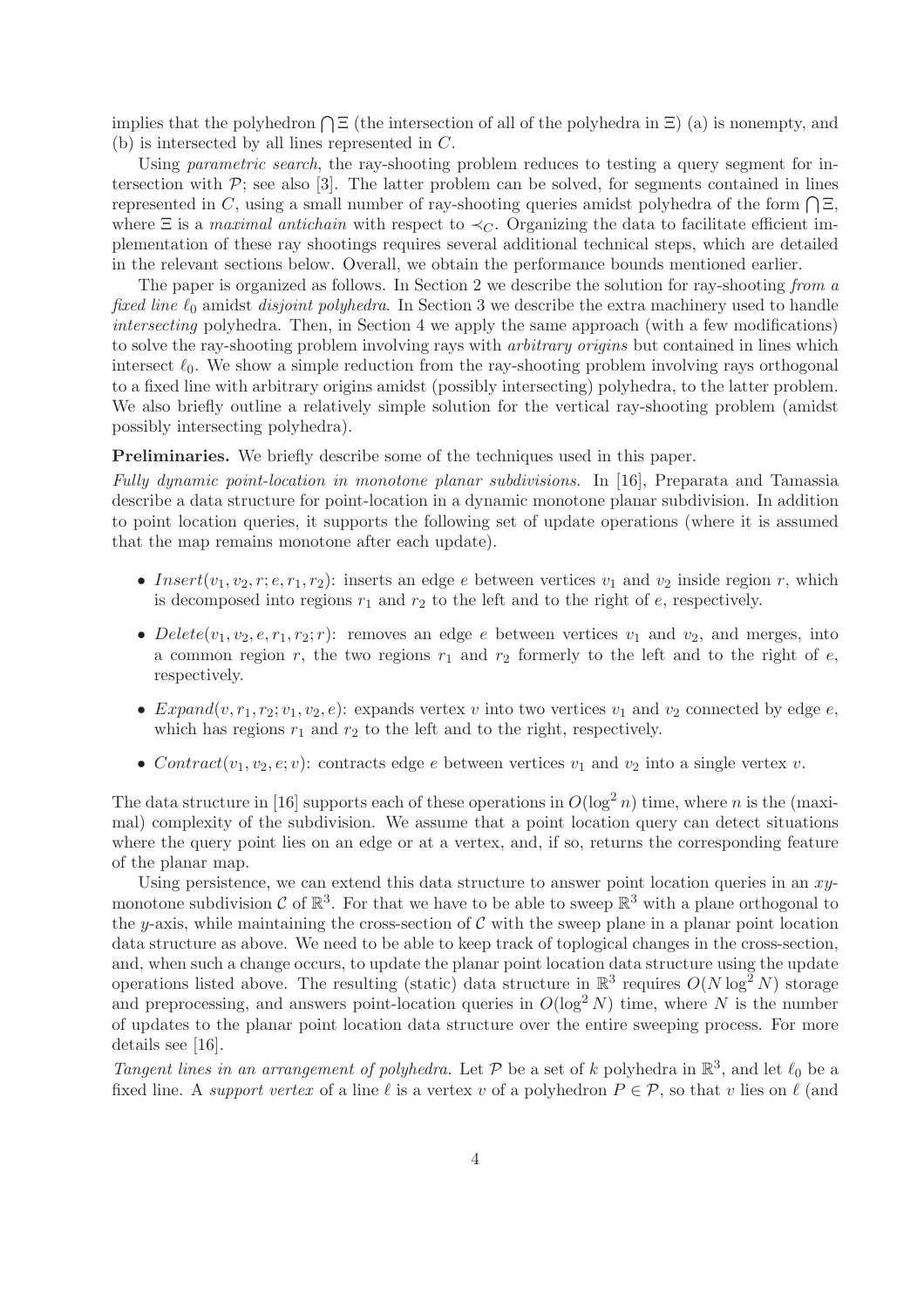l does not meet the interior of P). A support edge of a line l is an edge e of a polyhedron  $P \in \mathcal{P}$ , so that e intersects  $\ell$  at its relative interior (and  $\ell$  does not meet the interior of P).<sup>2</sup>

Let S be a set of edges and vertices (possibly including  $\ell_0$ ). A line  $\ell$  is a transversal of S if  $\ell$ intersects every element of S. Line  $\ell$  is an *isolated* transversal of S if it is a transversal of S and it cannot be moved continuously while remaining a transversal of  $S$ . A set  $S$  of edges and vertices admits an isolated transversal if there is an isolated transversal  $\ell$  of S.

Let  $\ell \neq \ell_0$  be an isolated transversal through  $\ell_0$ , and let S be the respective minimal set of relatively open edges and vertices, chosen from some of the polyhedra, such that  $\ell$  is an isolated transversal to  $S \cup \{\ell_0\}$ . Let T be the respective set of polyhedra of P which contain an element of S (on their boundary). Let  $\Pi$  be the plane containing  $\ell$  and  $\ell_0$ . We say that  $\ell$  is a *generic* isolated transversal of S through  $\ell_0$  if, for each  $P \in \mathcal{T}$ ,  $\ell$  is tangent to  $P \cap \Pi$  in  $\Pi$ . In particular,  $\ell$  is tangent to each polyhedron in  $T$ .

Brönnimann *et al.* [10] have proved that there are  $O(n^2k^2)$  minimal sets of relatively open edges and vertices, chosen from some of the polyhedra, which admit an isolated transversal that is tangent to these polyhedra. This bound is a consequence of the following main theorem of [10].

**Theorem 1.1.** Let P, Q and R be three convex polyhedra in  $\mathbb{R}^3$ , having p, q and r facets, respectively, and let  $\ell_0$  be an arbitrary line. There are  $O(p+q+r)$  minimal sets of relatively open edges and vertices, chosen from some of these three polyhedra, which admit a generic isolated transversal through  $\ell_0$ .

Clearly, the number of such transversals, over all triples of polyhedra, is  $O(nk^2)$ . They can be computed in  $O(nk^2 \log n)$  time, as described in [10]. Repeating the analysis for each of the  $O(n)$ lines that contain edges of the polyhedra (and applying some additional arguments), the bound  $O(n^2k^2)$  follows.

Parametric search. Our most general ray-shooting scheme in Sections 3 and 4 is based on the parametric searching technique of Agarwal and Matoušek [3]. In this technique we build a data structure for solving segment intersection detection queries, each asking whether a query segment s intersects (the boundary of) any polyhedron of  $P$ . Given a ray  $\rho$ , we replace it by the segment  $o_1o_2$ , where  $o_1$  is the origin of  $\rho$  and  $o_2$  is the first (unknown) intersection point between  $\rho$  and the given polyhedra. Since we do not know  $o_2$ , we feed into our data structure a generic, unspecified input  $o_2$ . As we will see below, each decision step of the detection algorithm, which depends on  $o_2$ , is easy to implement generically. The cost of a ray-shooting query is thus quadratic in the cost of a segment-intersection query. As we will show, the cost of the latter query is polylogarithmic, so this technique answers ray-shooting queries in polylogarithmic time as well.

## 2 Ray-Shooting from a Line: Disjoint Polyhedra

In this section we present an algorithm for the case where we shoot from a fixed line  $\ell_0$ , and the input consists of pairwise-disjoint polyhedra. Our approach somewhat resembles that of [10]. We parameterize the set of planes containing  $\ell_0$  by fixing one such plane  $\Pi_0$  in an arbitrary manner, and by defining  $\Pi_t$ , for  $0 \leq t < \pi$ , to be the plane obtained by rotating  $\Pi_0$  around  $\ell_0$ , in some direction, by angle  $t$ .

We represent a line  $\ell$  passing through  $\ell_0$  by the pair  $(t(\ell), D_t(\ell))$ , where  $t(\ell)$  is such that  $\Pi_{t(\ell)}$ contains  $\ell$ , and  $D_t(\ell)$  is the point dual to  $\ell$  in  $\Pi_{t(\ell)}$ . For convenience, we choose  $D_t(\cdot)$  to be a planar duality transform which excludes points corresponding to lines parallel to  $\ell_0$ . That is, if we choose in  $\Pi_t$  a coordinate frame in which  $\ell_0$  is the y-axis and the origin is a fixed point on  $\ell_0$ , then the

<sup>&</sup>lt;sup>2</sup>A line  $\ell$  can also support a polyhedron P by overlapping a facet of P. In this case  $\ell$  has two distinct support vertices and/or edges of P.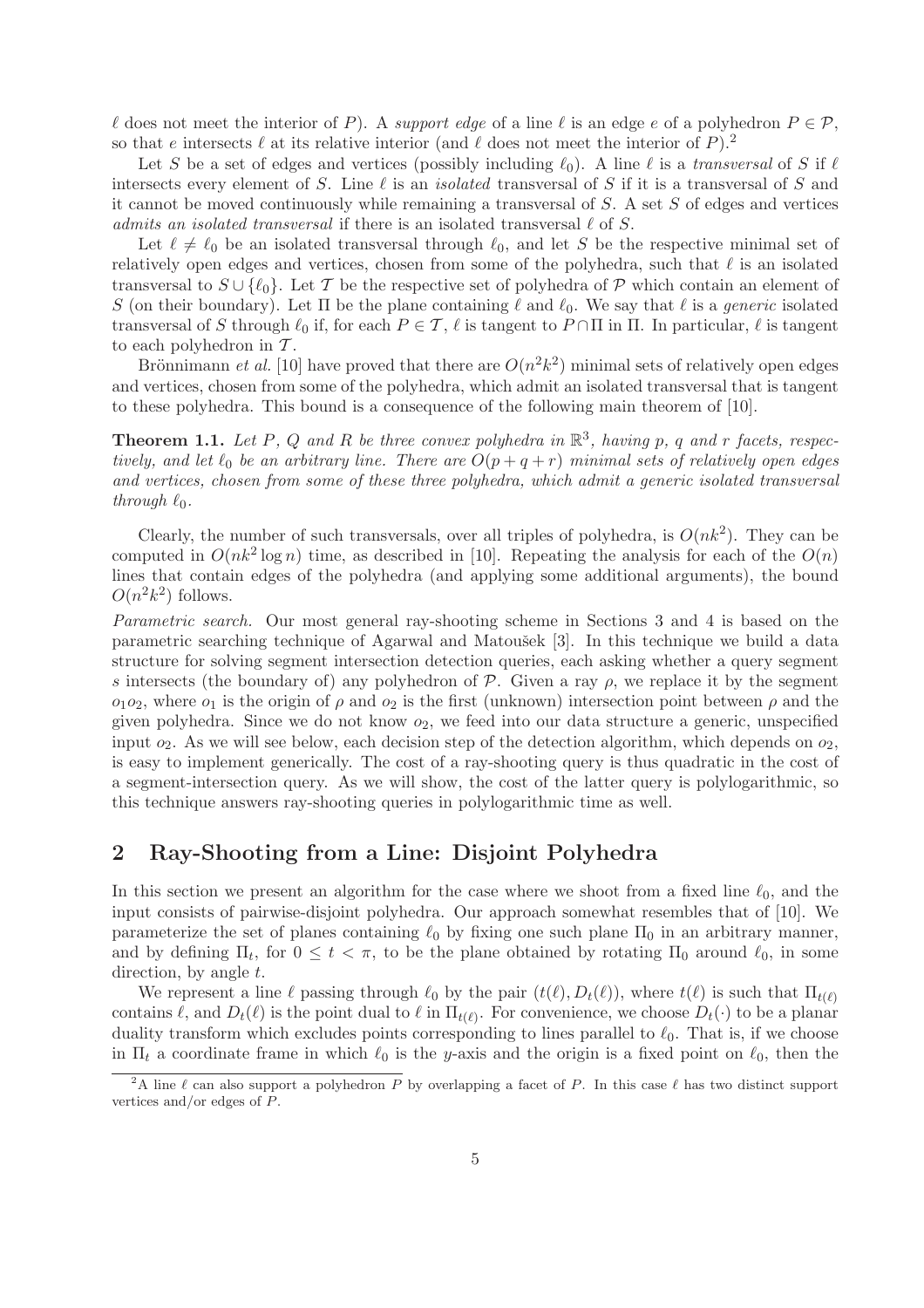duality maps each point  $(\xi, \eta)$  to the line  $y = \xi x - \eta$  and vice versa. As above, we denote by S the resulting 3-dimensional parametric space of lines.

We use the arrangement  $\mathcal{C}(\mathcal{P})$  defined in the introduction, and recall that each cell C of  $\mathcal{C}(\mathcal{P})$ is a maximal connected region in  $S$ , such that all lines in C stab the same subset of  $P$ . For a cell  $C \in \mathcal{C}(\mathcal{P})$ , we denote by  $\mathcal{P}_C \subseteq \mathcal{P}$  the set of the polyhedra stabbed by the lines in C. Clearly, the polyhedra of  $P<sub>C</sub>$  are intersected in the same order by all lines in C (this follows by a simple continuity argument, using the fact that  $C$  is connected). This allows us to reduce ray-shooting queries with rays emanating from  $\ell_0$  to point location queries in  $\mathcal{C}(\mathcal{P})$ , in the manner explained in the introduction.

Without loss of generality we assume that the interiors of all the polyhedra in  $\mathcal P$  are disjoint from  $\ell_0$ . Otherwise, we can cut each of the polyhedra, whose interior is intersected by  $\ell_0$ , into two sub-polyhedra, by some plane through  $\ell_0$ . This will not affect the asymptotic complexity of the solution, nor its correctness.

This allows us, for each cell C, to order the polyhedra in  $\mathcal{P}_C$ , and the line  $\ell_0$ , according to their intersections with a line  $\ell \in C$ , where the order is independent of  $\ell$ . In fact, it suffices to store, for each  $C \in \mathcal{C}(\mathcal{P})$ , the two polyhedra of  $\mathcal{P}_C$  that are adjacent to  $\ell_0$  in this order. We denote these polyhedra by  $P_C^+$  $P_C^+$  and  $P_C^ \bar{C}$  .

Next we describe how to construct the point location data structure over  $\mathcal{C}(\mathcal{P})$ , and how to compute  $P_C^+$  $P_C^+$  and  $P_C^ C_C^-,$  as defined above, for each  $C \in \mathcal{C}(\mathcal{P})$ .

**Point location in**  $\mathcal{C}(\mathcal{P})$ . Consider a plane  $\Pi_t$ , for some fixed value of the rotation angle t. For each polyhedron  $P \in \mathcal{P}$ , let  $P_t$  denote the intersection polygon  $P \cap \Pi_t$ , and let  $\mathcal{P}_t = \{P_t \mid P \in \mathcal{P}_t\}$  $\mathcal{P}, P_t \neq \emptyset$  be the set of all resulting (non-empty) polygons. For each polygon  $P_t \in \mathcal{P}_t$  we denote by  $\mathcal{U}(P_t)$  (resp.,  $\mathcal{L}(P_t)$ ) the upper (resp., lower) envelope of all the lines dual to the vertices of  $P_t$ in the plane  $\Pi_t$ . The following observation is elementary.

**Observation:** Let  $\ell$  be a line contained in  $\Pi_t$ , and let  $D_t(\ell)$  be the point dual to  $\ell$  in the dual plane. Then  $\ell$  does not intersect P if and only if  $D_t(\ell)$  lies above  $\mathcal{U}(P_t)$  or below  $\mathcal{L}(P_t)$ . Points on  $U(P_t)$  and  $\mathcal{L}(P_t)$ , are dual to lines tangent to  $P_t$  (and, therefore, also to P). (See Figure 1 for an illustration.)

In other words, the cross section of the surface  $\sigma_P$  of all tangents to P within  $\Pi_t$  consists of the union of  $\mathcal{U}(P_t)$  and  $\mathcal{L}(P_t)$ . We denote by  $\mathcal{A}_t^*$  the arrangement of the curves  $\{\mathcal{L}(P_t), \mathcal{U}(P_t)\}_{P_t \in \mathcal{P}_t}$ , all of which are monotone, piecewise-linear, and unbounded. Clearly,  $\mathcal{A}_t^*$  is a cross-section of  $\mathcal{C}(\mathcal{P})$  at the chosen value of t. Hence, for each cell  $C \in \mathcal{C}(\mathcal{P})$ , the intersection of C with the surface  $t(\ell) = t$ consists of one or several connected cells in  $\mathcal{A}_t^*$ . Conversely, each connected cell in  $\mathcal{A}_t^*$  corresponds to maximal connected sets of lines passing through  $\ell_0$ , such that all lines in the same region stab the same subset of  $P$  (in the same order).<sup>3</sup>

We will use the persistent approach of [16] for point-location in  $\mathcal{C}(\mathcal{P})$  (see the review in the introduction). Specifically, we maintain  $\mathcal{A}_t^*$ , as t varies continuously from 0 to  $\pi$ , in a dynamic planar point location data structure for monotone subdivisions, and we update this structure persistently at each t where there is a topological change in  $\mathcal{A}_t^*$ . Persistence allows us to store all the resulting instances of the data structure in a compact manner for answering queries efficiently.

A<sup>∗</sup> t changes topologically either when a single envelope undergoes a combinatorial change, or when an intersection point of two envelopes lies at a vertex of one of them, or when three envelopes meet at a common point. We keep track of these topological and combinatorial changes of  $\mathcal{A}_t^*$ , and update the corresponding point location data structure. We can use the four special operations to manipulate the data structure for dynamic point-location in a planar monotone subdivision, as reviewed in the introduction.

<sup>&</sup>lt;sup>3</sup>We regard the polyhedra  $P \in \mathcal{P}$  as closed, so tangency of a line to some P also counts as intersection. This requires some (routine) care in handling lower-dimensional faces of  $\mathcal{A}_t^*$ , which we omit.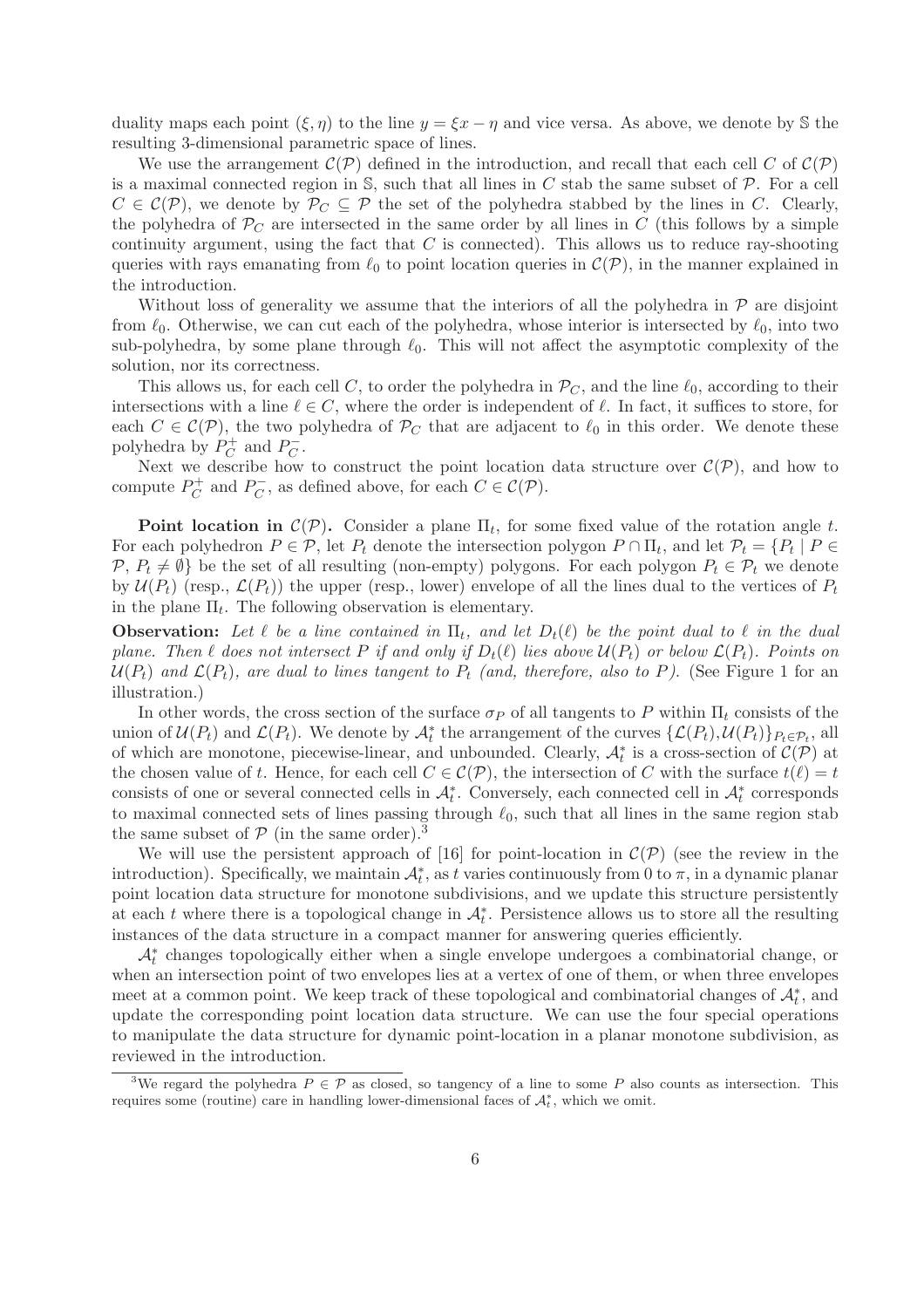

Figure 1:  $\ell$  is a common tangent of  $P_t$  and  $Q_t$  in the primal plane  $\Pi_t$  (left). The dual arrangement  $\mathcal{A}_t^*$ (right);  $D_t(\ell)$  is an intersection of two lines, which are dual to the support vertices of  $\ell$  in  $\Pi_t.$ 

We assume, for simplicity, general position of the given polyhedra. In particular, we assume that each isolated transversal through  $\ell_0$  passes through exactly three edges, or through a vertex and an edge, of the given polyhedra, and that no edge of any polyhedron is coplanar with  $\ell_0$  or with a facet of another polyhedron.

Handling the critical events depends on their type, and proceeds as follows.

(i) A polyhedron  $P \in \mathcal{P}$  is first intersected by the rotating plane  $\Pi_t$  at time  $t = t^*$ . By the general position assumption,  $\Pi_{t^*}$  meets P at a single vertex v. In  $\Pi_{t^*}$  both envelopes  $\mathcal{U}(P_{t^*})$  and  $\mathcal{L}(P_{t^*})$ are the single line  $\lambda$  dual to v.

The new edges that emerge in the planar embedding of  $\mathcal{A}_t^*$ , at time  $t^*$ , are determined as follows. First, we intersect each polyhedron  $Q_t$  that appears in  $\mathcal{A}_t^*$  immediately before time  $t^*$ , with  $\Pi_{t^*}$ , and then compute the corresponding envelopes  $\mathcal{U}(Q_{t^*})$  and  $\mathcal{L}(Q_{t^*})$ . We trace the intersection points of λ with each envelope and sort them along λ. Clearly, this way we spend a total of  $O(n \log n)$  time to find the sequence  $e_1, e_2, \ldots, e_m$ , ordered from left to right, of the  $m \leq k+1$  new edges (along  $\lambda$ ) inserted to  $\mathcal{A}_{t^*}^*$ , at time  $t^*$ . Using the current version of the point-location structure (which is consistent with  $\mathcal{A}_t^*$ , for  $t < t^*$  arbitrary close to  $t^*$ ), we can locate in  $\mathcal{A}_t^*$  the edges containing the endpoints of the newly inserted edges. We split each such edge, by applying an  $Expand(\cdot)$ operation on one of its endpoints. Similarly, we find for each edge  $e_i$ , the region  $r_i$  in  $\mathcal{A}_t^*$  containing it. We then apply  $Insert(\cdot)$  operations to insert the newly created edges into the point location data structure of  $A_t^*$ . By inserting an edge  $e_i$ , for  $1 \leq i \leq m$ , we split the region  $r_i$ , into a pair of new regions  $r'_i$  and  $r''_i$  above and below  $e_i$ , respectively. In  $\mathcal{A}_{t^*}^*$  the regions  $r'_i$  and  $r''_i$  belong to the cross section of the same cell of  $\mathcal{C}(\mathcal{P})$  as  $r_i$  in  $\mathcal{A}_t^*$  for  $t < t^*$ .<sup>4</sup>

As we rotate further "into"  $P$ , the lines forming the envelopes are dual to the vertices of  $P_t$ that lie on the edges of P emanating from v. Assume  $t > t^*$  is arbitrary close to  $t^*$ , then  $\mathcal{U}(P_t)$  and  $\mathcal{L}(P_t)$  almost coincide with  $\lambda$ . (For an illustration, see Figure 2). Let  $h_v$  be the degree of v in P. We compute the envelopes  $\mathcal{U}(P_t)$  and  $\mathcal{L}(P_t)$  in  $O(h_v \log h_v)$  time, where  $h_v$  is the number of edges of P incident to v.

We then insert  $\mathcal{U}(P_t)$  and  $\mathcal{L}(P_t)$  (instead of  $\lambda$ ) into  $\mathcal{A}_t^*$  as follows. We traverse the edges  $e_i$ , for  $1 \leq i \leq m$ , of  $\lambda$  in  $\mathcal{A}_{t}^{*}$  from left to right. We replace each such edge  $e_{i}$  by two monotone chains of edges, one is a sequence of edges of  $U(P_t)$  that replaces  $e_i$ , and the other is a sequence of edges of  $\mathcal{L}(P_t)$  that replaces  $e_i$ . To actually perform the insertion, we first replicate the  $m-1$ 

<sup>&</sup>lt;sup>4</sup>We maintain the labels of the regions in  $\mathcal{A}_t^*$ , for  $0 \le t < \pi$ , in a Union-Find data structure, such that at the end of the sweep the labels of all regions associated with a particular cell of  $\mathcal{C}(\mathcal{P})$  are in the same set. Here we insert  $r_i'$ and  $r''_i$  into the same set containing  $r_i$ . This Union-Find structure allows us to identify all cells of  $\mathcal{C}(\mathcal{P})$  and to map regions of  $\mathcal{A}_t^*$  to the cells they belong to.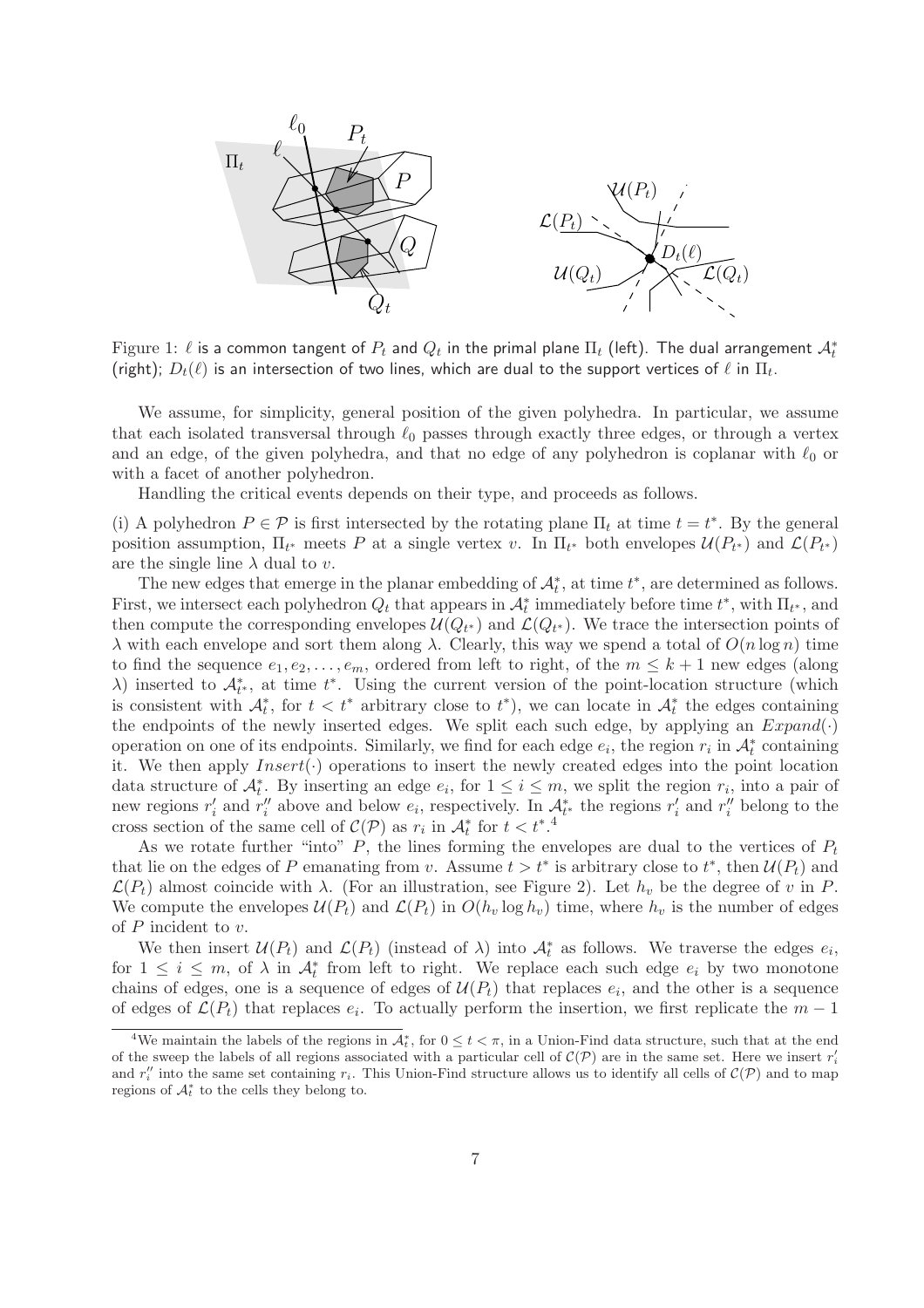endpoints<sup>5</sup> of the edges  $e_1, \ldots, e_m$  on  $\lambda$  using  $Expand(\cdot)$  operations, and insert a copy  $e'_i$  of each edge  $e_i$  immediately above it, for every  $1 \leq i \leq m$ . The insertion of  $e'_i$ , for  $1 \leq i \leq m$ , splits the region  $r_i'$  adjacent to  $e_i$ , into two regions, the upper of which, which belongs to a cross section of the same cell as  $r_i'$ , is also given the label  $r_i'$ . The lower region is given a new name. We then apply a sequence of  $Expand(·)$  operations on the endpoints of  $e'_{i}$  and  $e_{i}$ , to insert the vertices of  $U(P_t)$  and  $\mathcal{L}(P_t)$  into  $\mathcal{A}_t^*$ , respectively. Clearly, all this takes, in addition to the cost  $O(h_v \log h_v)$  of constructing  $\mathcal{U}(P_t)$  and  $\mathcal{L}(P_t)$ ,  $O((h_v + k) \log^2 n)$  time, where the cost is dominated by  $O(h_v + k)$ updates of the dynamic point location structure.



Figure 2: For  $t > t^*$  close enough to  $t^*$ , the envelopes  $\mathcal{U}(P_t)$ ,  $\mathcal{L}(P_t)$  are very close to  $\lambda$ .

Since there are at most k events of type (i), the total cost of processing them is thus  $O(nk \log^2 n)$ .

(ii) A polyhedron  $P \in \mathcal{P}$  leaves the rotating plane at time  $t = t^*$ . These events are handled in a symmetric manner to those of type (i). Here we have to delete the edges of the envelopes  $\mathcal{U}(P_{t^*})$ and  $\mathcal{L}(P_{t^*})$  from  $\mathcal{A}_t^*$ , using the  $Contract(\cdot)$  and  $Delete(\cdot)$  operations on the point location structure. The total cost of processing events of type (ii) is thus also  $O(nk \log^2 n)$ .

(iii)  $\Pi_t$  passes, at time  $t^*$ , through a vertex v of some  $P \in \mathcal{P}$ , which is not extreme in the rotation order. As t sweeps past  $t^*$ , a sequence of vertices of  $P_t$  that correspond to the "backward" edges, incident to v and intersected by  $\Pi_t$  immediately before  $t^*$ , is replaced by a sequence of new vertices that correspond to the "forward" edges of P incident to v. Let  $h_v^-$  and  $h_v^+$  be the "backward" (resp., "forward") degree of  $v$  in  $P$  (with respect to the chosen sweep direction).

In between, at  $t = t^*$ , the envelopes,  $\mathcal{U}(P_t)$  and  $\mathcal{L}(P_t)$ , degenerate so that their edges that lie on lines dual to the intersections of "backward" edges, incident to v, with  $\Pi_t$  become collinear and lie on the line,  $\lambda$ , dual to v, at  $t = t^*$ .<sup>6</sup> We compute these edges of  $\mathcal{U}(P_t) \cup \mathcal{L}(P_t)$  in a brute-force manner, in  $O(h_v^- \log h_v^-)$  time. Since  $\lambda$  has  $O(k)$  intersections with the other envelopes  $\mathcal{U}(Q_{t^*})$  and  $\mathcal{L}(Q_{t^*})$ , it takes  $O((k + h_v^{-}) \log^2 n)$  time to trace the degenerating edges of  $\mathcal{U}(P_t)$  and  $\mathcal{L}(P_t)$  in  $\mathcal{A}_t^*$ (by querying the point location structure of  $\mathcal{A}_t^*$ ). We have thus found  $O(h_v^- + k)$  edges in  $\mathcal{A}_t^*$  that become collinear, as  $t$  tends to  $t^*$ .

We remove each vertex of  $\mathcal{U}(P_t)$  (resp.,  $\mathcal{L}(P_t)$ ), which becomes redundant at time  $t^*$ , from the point-location structure in  $\mathcal{A}_t^*$ , by applying a single  $Contract(\cdot)$  operation on one of its incident edges. (By the general position assumption, there are two such edges, both on  $\mathcal{U}(P_t)$  or both on  $\mathcal{L}(P_t)$ .) Clearly, this takes  $O(h_v^{-} \log^2 n)$  time.

Symmetrically, as v leaves  $\Pi_t$ , a segment of  $\mathcal{U}(P_t)$  (resp.,  $\mathcal{L}(P_t)$ ), which is contained in  $\lambda$ , splits into a sequence of edges (that become collinear as  $t > t^*$  tends to  $t^*$ ). We compute it in  $O(h_v^+ \log h_v^+)$ 

<sup>&</sup>lt;sup>5</sup>The edges  $e_1$  and  $e_m$  are unbounded edges (rays) having a single endpoint.

<sup>&</sup>lt;sup>6</sup>If v is a silhouette vertex of  $P_t$  (with respect to the direction orthogonal to  $\ell_0$ ) and therefore belongs to both the "upper" and the "lower" hulls of P, then each of the envelopes  $\mathcal{U}(P_t)$  and  $\mathcal{L}(P_t)$  contains a connected sequence of edges merging into a segment of  $\lambda$ . Otherwise, this happens only on one of the envelopes  $\mathcal{U}(P_t)$  or  $\mathcal{L}(P_t)$ .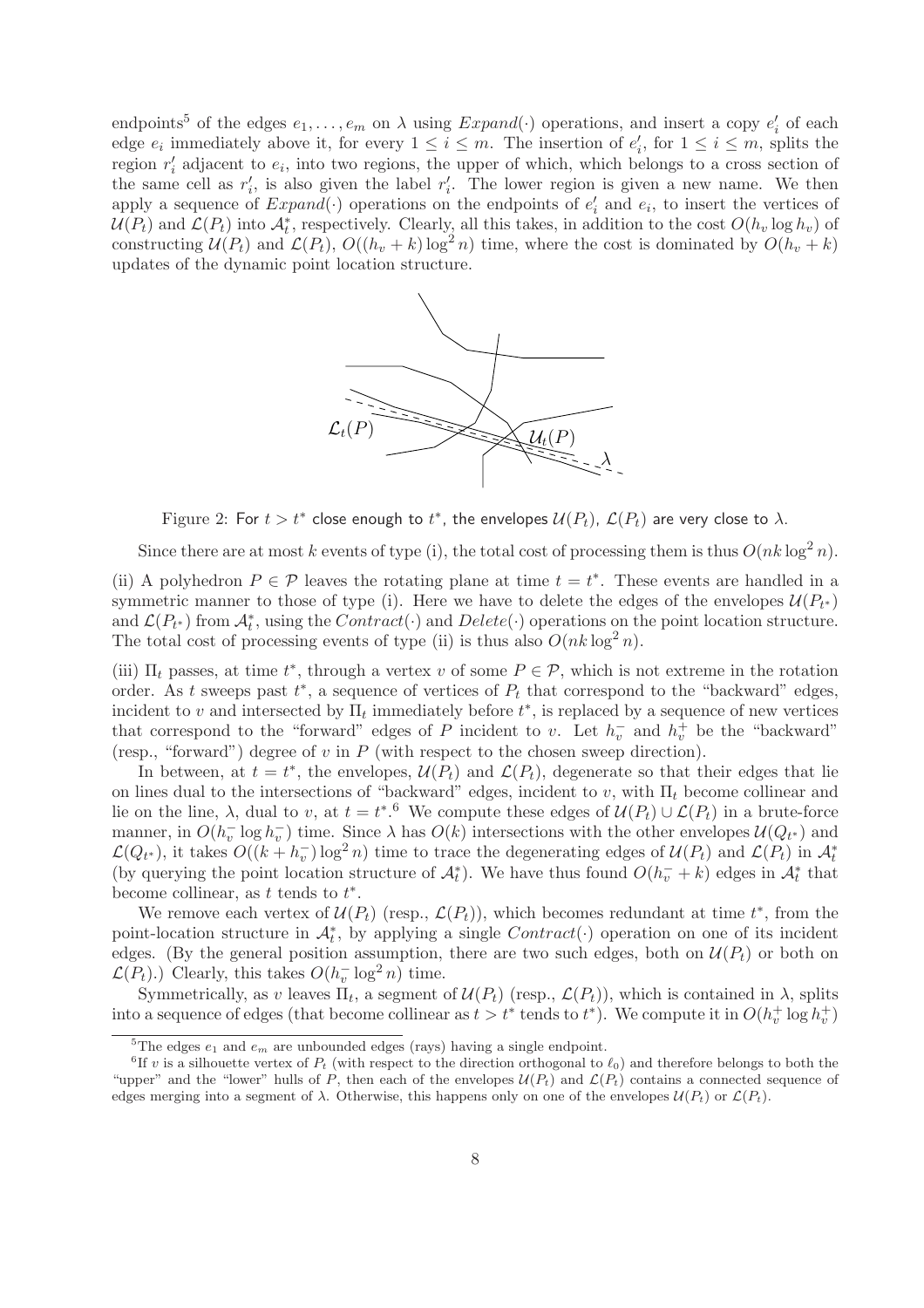time, and then apply  $O(h_v^+)$  Expand( $\cdot$ ) operations, to insert the new vertices of  $\mathcal{U}(P_t)$  (resp.,  $\mathcal{L}(P_t)$ ) into the point-location structure. Clearly, this takes a total of  $O(h_v^+ \log^2 n)$  time.

To recap, we spend a total of  $O((h_v^+ + h_v^- + k) \log^2 n)$  at each event of this type. Since the sum of the vertex degrees, over all polyhedra vertices, is  $O(n)$ , we spend  $O(nk \log^2 n)$  time at all the events of type (iii).

(iv) There is a pair of polyhedra  $P, Q$ , such that an intersection between two respective envelopes, say  $\mathcal{L}(P_t)$  and  $\mathcal{U}(Q_t)$ , coincides with a vertex of, say  $\mathcal{L}(P_t)$ , at time  $t = t^*$ . See Figure 3.



Figure 3: An edge e of  $U(Q_t)$  coincides with a vertex v of  $\mathcal{L}(P_t)$ . v is dual to a line  $D_t(v)$  which is tangent to  $P$  and  $Q$  at a facet and an edge, respectively.

Let e be the edge of  $\mathcal{U}(Q_t)$  incident to the intersection point, let v be the corresponding vertex of  $\mathcal{L}(P_t)$ , and let  $e_1$  and  $e_2$  be the two edges incident to v on  $\mathcal{L}(P_t)$ . Assume that the values of  $t^*$ ,  $e, e_1, e_2$  and v are already known to us. (We describe how to get them shortly.) We query the point location data-structure  $\mathcal{A}_t^*$  for t right before  $t^*$  with v and  $e \cap e_1$ , to determine the features of  $\mathcal{A}_t^*$  involved in this event.

We distinguish between two possible cases. Consider the case where e intersects  $e_1$  in  $\mathcal{A}_t^*$  for  $t < t^*$  right before  $t^*$ , and e intersects  $e_2$  for  $t > t^*$  right after  $t^*$ . We update the point location structure by first contracting an edge of  $\mathcal{A}_t^*$  which connects v to the intersection of  $e_1$  and  $e$ . This gives us the point location data structure for  $\mathcal{A}_{t^*}^*$ . Then we expand the vertex v so that the newly created edge connects the intersection of  $e_2$  and e with v to obtain the data structure for  $\mathcal{A}_t^*$  where  $t > t^*$ . See Figure 3 (left).

Now consider the case when  $e$  intersects both  $e_1$  and  $e_2$  immediately before time  $t^*$ , and does not intersect  $e_1$  and  $e_2$  immediately after time  $t^*$  (or vice versa). Consider  $\mathcal{A}_t^*$  immediately before time  $t^*$ . We delete the edge between  $e_1 \cap e$  and  $e_2 \cap e$ . The new region created by this deletion is given the same name as for the region on the side of the deleted edge which is opposite to v. In addition we contract the edge connecting v with  $e_1 \cap e$  and the edge connecting v with  $e_2 \cap e$ . Now the point location data structure stores  $\mathcal{A}_{t^*}^*$  Clearly,  $\mathcal{A}_{t^*}^*$  contains four regions adjacent to v: one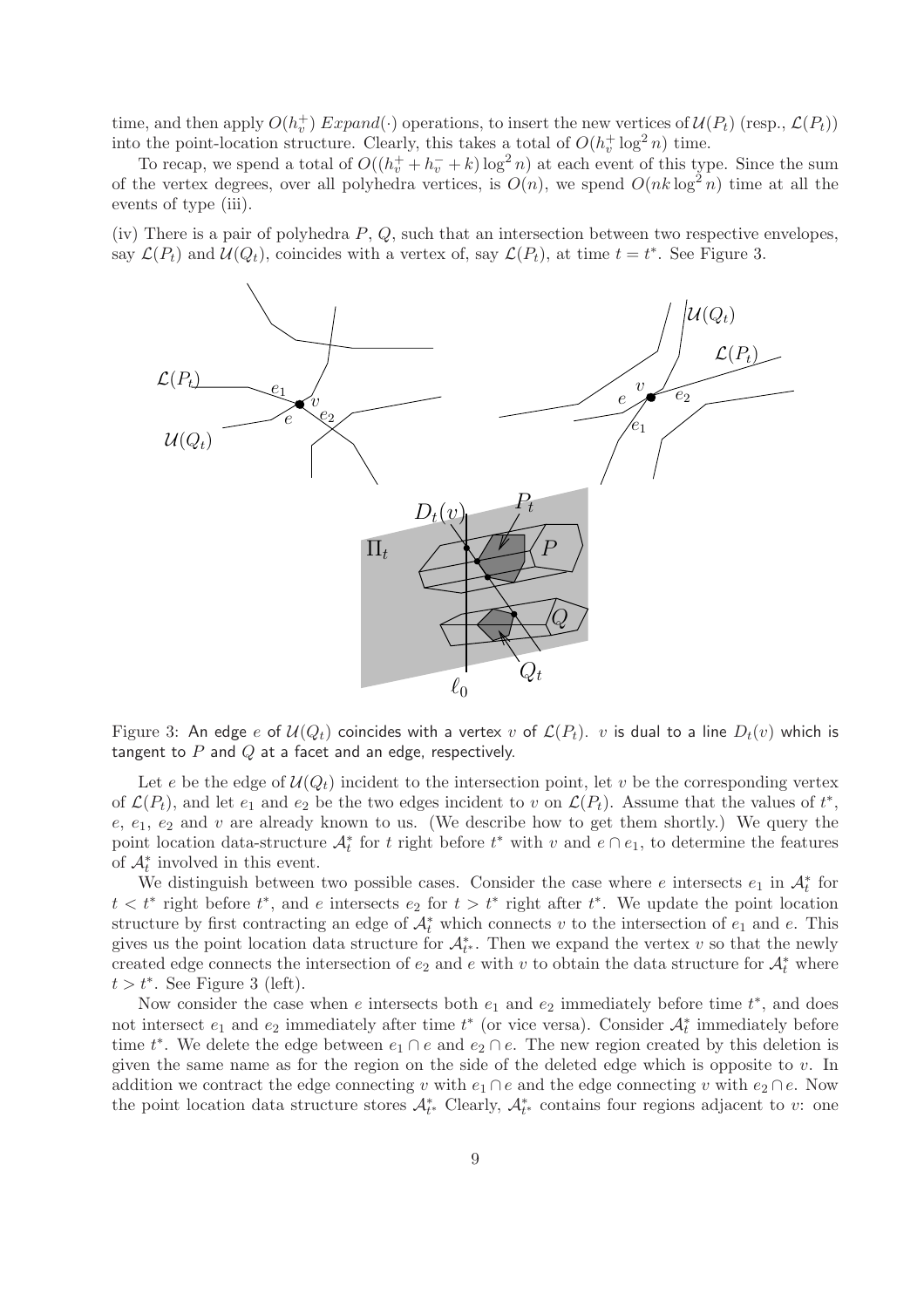region on one side of e and three regions on the other side. Let the latter regions be  $r_1$ ,  $r_2$ , and  $r_3$ , ordered in counter-clockwise order around v. To modify the point location data structure so that it represents  $\mathcal{A}_t^*$  for t right after  $t^*$ , we expand v into two vertices  $v_1$  and  $v_2$ , so that the new edge is incident to  $r_1$  and  $r_3$ ,  $v_1$  incident to two pieces of e and  $v_2$  is incident to  $e_1$  and  $e_2$ . Subsequently we delete the newly created edge, thereby merging  $r_1$  and  $r_3$  into a new region  $r_1$ . We also contract one of the two edges incident to  $v_1$ . If e does not intersect  $e_1$  or  $e_2$  immediately before time  $t^*$ , and intersects both of them immediately afterwards, we act symmetrically. See Figure 3 (right).

Thus, knowing  $t^*$ ,  $v$ ,  $e$ ,  $e_1$ , and  $e_2$ , we spend  $O(\log^2 n)$  time on each event of this type.

To find these quantities, we note that, at  $t^*$ ,  $\mathcal{L}(P_{t^*})$  and  $\mathcal{U}(Q_{t^*})$  intersect at v. So at  $t^*$ , v is dual to a line  $D_{t^*}(v)$  tangent to both polyhedra and to  $\ell_0$ . The line containing e is dual to an intersection point of an edge of P with  $\Pi_{t^*}$ , so  $D_{t^*}(v)$  is tangent to that edge. Similarly,  $D_{t^*}(v)$  is tangent to a pair of adjacent edges of Q, corresponding to  $e_1$  and  $e_2$ , so  $D_{t^*}(v)$  is tangent to the facet of Q bounded by  $e_1$  and  $e_2$ . Hence,  $D_{t^*}(v)$  is tangent (in  $\Pi_{t^*}$ ) to  $P_{t^*}$  and  $Q_{t^*}$  at a vertex and at an edge, respectively. In other words,  $D_{t^*}(v)$  passes through  $\ell_0$ , and is tangent to P at one edge and to Q at two edges, both lying on a common facet. It then follows that this set of supports admits a generic isolated transversal through  $\ell_0$  and is minimal with this property. We can thus use the algorithm of [10] (see also Theorem 1.1) to find all the  $O(nk^2)$  minimal sets of polyhedra vertices and edges that admit an isolated transversal of this kind, in time  $O(nk^2 \log n)$ . This gives us the list of critical events of type (iv), and associates, with each such event, the corresponding values of  $t^*$ ,  $v$ ,  $e$ ,  $e_1$ , and  $e_2$ .

(v) There is a triple of polyhedra  $P, Q, R$ , such that some corresponding triple of envelopes, say  $\mathcal{U}(P_t)$ ,  $\mathcal{U}(Q_t)$  and  $\mathcal{U}(R_t)$  intersect at a single point q at time  $t = t^*$ . As in the previous case, knowing the edges of  $\mathcal{U}(P_t)$ ,  $\mathcal{U}(Q_t)$  and  $\mathcal{U}(R_t)$  involved in the intersection, we can update the point location structure at each event of type (v), in  $O(\log^2 n)$  time, by a constant number of operations. We leave it to the reader to verify the details.

Clearly, the intersection point v is tangent (in  $\Pi_{t*}$ ) to each one of  $P_{t*}$ ,  $Q_{t*}$  and  $R_{t*}$  at a respective vertex. Equivalently, v is dual to a common tangent line  $\ell$  to P, Q and R, which passes through  $\ell_0$ and is supported by an edge on each of these polyhedra. The set of support edges for  $D_{t^*}(v)$  admits a generic isolated transversal through  $\ell_0$  and is minimal with this property. By Theorem 1.1, there is a total of  $O(nk^2)$  such sets of edges. They can be computed, using the algorithm of [10], in  $O(nk^2 \log n)$  time, and this gives us an enumeration of the events of type (v), and also associates with each event the edges of the corresponding envelopes that become concurrent.

In summary, plugging all these into the machinery of [16], we have:

**Theorem 2.1.** Let P be a set of k convex polyhedra with a total of n facets, let  $\ell_0$  be a fixed line, and let  $\mathcal{C}(\mathcal{P})$  be the corresponding cell decomposition of the parametric space S, as defined above. We can construct, in  $O(nk^2 \log^2 n)$  time, a data structure which supports point location queries in  $\mathcal{C}(\mathcal{P})$  in  $O(\log^2 n)$  time, and requires  $O(nk^2 \log^2 n)$  storage.

Note that this theorem does not require the input polyhedra to be disjoint. We will apply it also in Section 3, in contexts involving intersecting polyhedra.

We say that a pair of cells  $C, C' \in \mathcal{C}(\mathcal{P})$  are neighbors if  $C'$  can be reached from C by crossing a single 2-surface  $\sigma_P$  (as defined in the introduction), for some  $P \in \mathcal{P}$ . To compute, for each cell  $C \in \mathcal{C}(\mathcal{P})$ , the pair of polyhedra  $P_C^+$  $P_C^+$  and  $P_C^ C_{C}^{\dagger}$  "nearest" to  $\ell_0$ , we note that the list of polyhedra in  $\mathcal{P}_C \cup \{\ell_0\}$ , ordered according to their intersections with lines  $\ell \in C$ , changes in at most one position as we pass between neighboring cells of  $\mathcal{C}(\mathcal{P})$  (across a common lower-dimensional face in  $\mathcal{C}(\mathcal{P})$ ). In

<sup>&</sup>lt;sup>7</sup>When this happens we unite the sets containing  $r_1$  and  $r_3$  in our union-find data structure and we insert r to the resulting set as they all represent the same cell of  $\mathcal{C}(\mathcal{P})$ .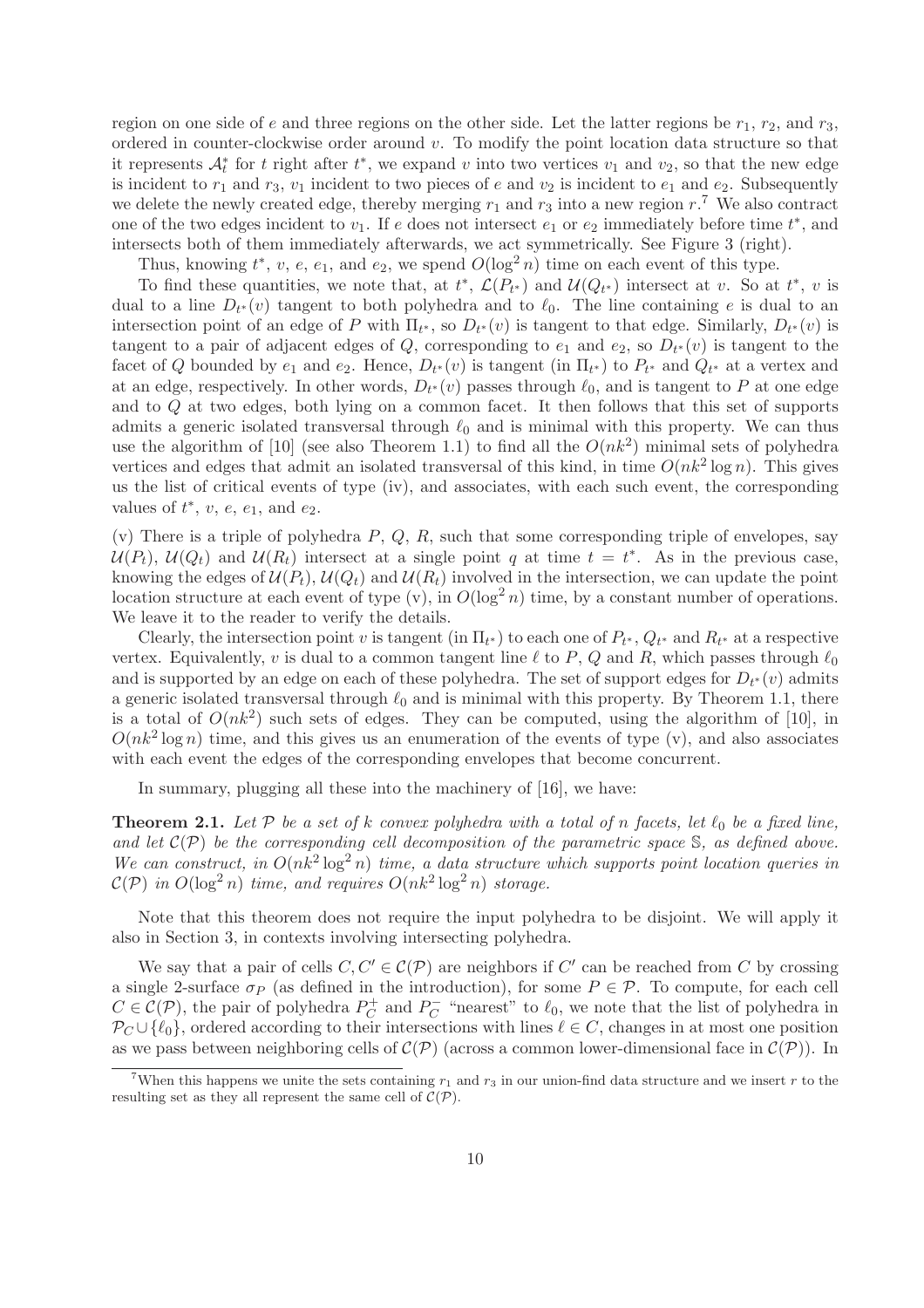each such change we either insert a new polyhedron P into the list, or remove a polyhedron from this list. We maintain the lists in a persistent search tree, as follows.

During the sweep algorithm of Theorem 2.1, we construct the adjacency graph on the threedimensional cells of  $\mathcal{C}(\mathcal{P})$ . We detect that a pair of cells C and C' are adjacent, when their cross-sections, say  $C_t$  and  $C'_t$ , become adjacent for the first time in  $\mathcal{A}_t^*$ . This can only happen when we insert an edge e which separates  $C_t$  and  $C'_t$  in  $\mathcal{A}_t^*$ . Let  $P \in \mathcal{P}$  be the polyhedron for which e lies in either  $\mathcal{L}(P_t)$  or  $\mathcal{U}(P_t)$ . Then C can be reached from C' across  $\sigma_P$ . So each time we insert a new edge e into  $\mathcal{A}_t^*$  we store the tuple  $(\ell, P)$  where  $\ell$  is a line (represented by a point in  $\mathcal{A}_t^*$ ) in the interior of  $e$ , and  $P$  is as above. After we have completed the construction of the point-location structure for  $\mathcal{C}(\mathcal{P})$  (and we know all its cells which are represented as sets in our Union-Find data structure), we scan the list of all the previously stored tuples  $(\ell, P)$ . For each tuple  $(\ell, P)$ , we find a pair of cells C and C' containing  $\ell$  on their boundary, and connect them by an edge (if they are not already connected). We also store the values of P and  $\ell$  with the corresponding edge. Clearly, the construction takes  $O(nk^2 \log^2 n)$  time.

We next claim that the adjacency graph of the three-dimensional cells of  $\mathcal{C}(\mathcal{P})$  is connected. Indeed, by the general position assumption, the intersection of every pair of curves  $\sigma_P$  and  $\sigma_Q$ , of points representing tangents to polyhedra  $P \in \mathcal{P}$  and  $Q \in \mathcal{P}$ , respectively, is a (possibly disconnected) one-dimensional curve in S. Accordingly, the intersection of every triple of curves  $\sigma_P$ ,  $\sigma_Q$ , and  $\sigma_R$ , is a set of points in S. Hence, every three-dimensional cell can be reached across a two-dimensional face.

We then traverse the above adjacency graph in breadth-first fashion, and when we move from a cell C to an adjacent cell C', we construct  $\mathcal{P}_{C'}$  by updating  $\mathcal{P}_C$  in a persistent manner. To obtain  $\mathcal{P}_{C'}$  from  $\mathcal{P}_C$  we have to insert or delete a polyhedron (we always know what action to take).

To insert P into the ordered list  $\mathcal{P}_C \cup \{\ell_0\}$ , we perfrom a binary search along the line  $\ell$  on the common boundary of  $C$  and  $C'$ , which is stored with the edge connecting them. The binary search may require  $O(\log k)$  ray-shooting queries at individual polyhedra of  $P_C$  and P. Deletions are done symmetrically. Thus, passing from one cell of  $\mathcal{C}(\mathcal{P})$  to another takes  $O(\log^2 n)$  time. It follows that we need  $O(nk^2\log^2 n)$  extra storage and preprocessing time to persistently store the lists  $P_C$ , over all cells  $C \in \mathcal{C}(\mathcal{P})$ .

**Theorem 2.2.** Let  $P$  be a set of k pairwise disjoint convex polyhedra in  $\mathbb{R}^3$  with a total of n facets, and let  $\ell_0$  be a fixed line. Then we can construct, in  $O(nk^2 \log^2 n)$  time, a data structure of size  $O(nk^2 \log^2 n)$ , which supports ray-shooting queries from  $\ell_0$  in  $O(\log^2 n)$  time per query.

So far, we have assumed general position of  $P$ . In Section 3, we will apply this machinery in a degenerate situation, where the set of input polyhedra is  $\mathcal{Q} = \mathcal{P} \cup \{P \cap Q \mid P, Q \in \mathcal{P}\}\.$  Hence, a generic isolated transversal that emanates from  $\ell_0$  can meet more than three edges or vertices of polyhedra, and the polyhedra can have any number of collinear or coplanar vertices and edges. The algorithms of Theorem 2.1, and of Theorem 2.2 also work in degenerate settings, by introducing routine (but tedious) modifications needed for handling degenerate vertices, edges and faces of  $\mathcal{C}(\mathcal{P})$ (which may now be contained in any number of envelopes of the form  $\mathcal{U}(P_t)$  or  $\mathcal{L}(P_t)$ ); for more details see [8]. In these cases, although multiple topological changes happen at the same time  $t$ , they are ordered consistently, by the above modification, so as to enable us to process one event at a time.<sup>8</sup>

As one can easily verify, we still spend  $O(nk \log^2 n)$  time to process (topology changes caused by) events of types (i)-(iii). Each of the remaining events is uniquely charged to a minimal (constant-

<sup>&</sup>lt;sup>8</sup>Multiple simultaneous sweep events may induce degenerate features in the cross-section  $\mathcal{A}_{t^*}^*$ , at a critical time  $t^*$ . When we process topology events at  $t^*$  we first create the data structure of  $\mathcal{A}_{t^*}^*$  and only then create the data structure of  $\mathcal{A}_t^*$ , for  $t > t^*$ . That is, each event is split into two parts, one contains the changes required at time  $t^*$ and the other contains the changes for  $t > t^*$ . We perform the first part of all events first and only then the second part of the events.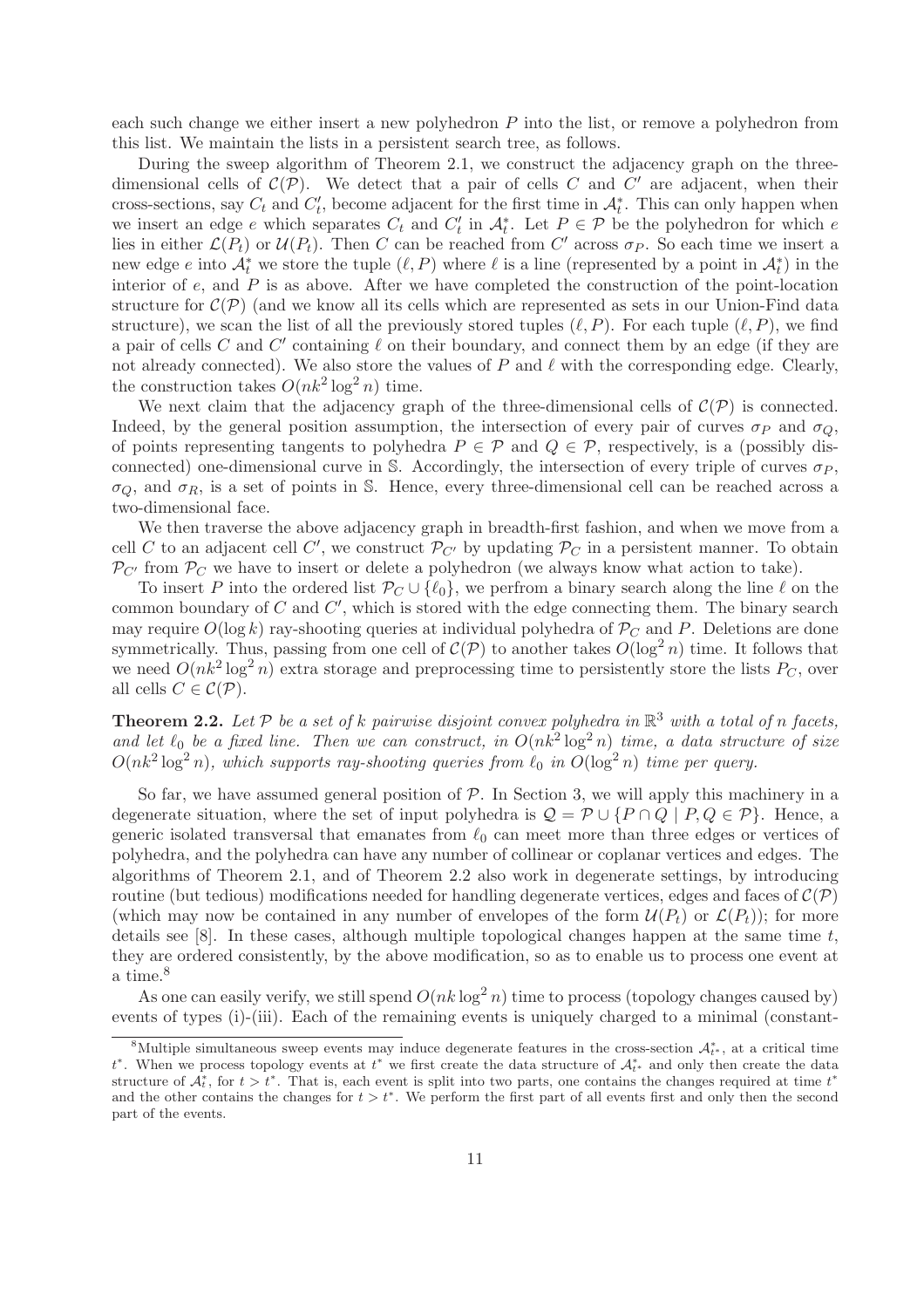size) set S of relatively open edges or vertices, of the input polyhedra which admits a generic isolated transversal through  $\ell_0$ . Since a single line may now be an isolated transversal to any number of edges and vertices of the input polyhedra, it might yield multiple sweep events of type  $(iv)-(v)$ , which occur simultaneously. Fortunately, Theorem 1.1, also holds in degenerate settings. This implies that the  $O(nk^2)$  bound on the number of events of type (iv)-(v) still holds. A consistently ordered list of those events can be computed in  $O(nk^2 \log n)$  time, by carefully applying the algorithm of [10]. We process all these events in  $O(nk^2 \log^2 n)$  time.

## 3 Ray-Shooting from a Line: Handling Intersecting Polyhedra

The data structure. The solution described in the previous section fails for the case of intersecting polyhedra because lines which belong to the same cell C may intersect the boundaries of the polyhedra of  $P<sub>C</sub>$  in different orders (see Figure 4 (a)). In this section we consider this case, and derive a solution which is less efficient, but still nearly linear in  $n$ .



Figure 4: The case of intersecting polyhedra. (a) As we rotate  $\ell$ , the first polyhedron boundary intersected by  $\ell$  changes  $\Theta(n)$  times. (b)  $P \prec_C Q$ , for the cell C containing  $\ell$ ; the polyhedron  $P \cap Q$ is not in  $\mathcal{Q}_C$ .

As described in Section 1, we use parametric search, in the style of [3], to reduce the problem to segment intersection detection. Specifically, the problem is reduced to testing a segment  $s = o_1 o_2$ , such that  $o_1$  is on  $\ell_0$ , for intersection with the boundaries of the polyhedra of  $P$ . We begin with the following trivial observation.

**Observation:** Let  $P$  be a set of convex polyhedra, let  $A$  denote the arrangement of their boundaries, and let s be a segment. If the endpoints of s belong to distinct cells of  $A$  then s intersects the boundary of a polyhedron of P.

The first ingredient of our algorithm is thus a data structure for point-location in  $A$ . For example, we can use the structure described in [16]. We note, though, that  $A$  is not  $xy$ -monotone, as required in [16]. Nevertheless, we can replace each polyhedron  $P \in \mathcal{P}$  by two semi-unbounded polyhedra  $P^+$ ,  $P^-$ , where  $P^+$  (resp.,  $P^-$ ) consists of all the points that lie in P or above (resp., below) it. We obtain 2k convex polyhedra, still with a total of  $O(n)$  facets, whose arrangement is xy-monotone, and is in fact a refinement of  $A$ . Thus, locating a point in the new arrangement, using the algorithm in [16], gives us the cell of A that contains it. The complexity of the (extended) A is  $O(nk^2)$ —an easy and well known fact (see, e.g., [2]). Hence, the resulting data structure requires  $O(nk^2 \log^2 n)$  storage and preprocessing, and answers point-location queries in  $O(\log^2 n)$  time.

The more difficult part is to test whether s intersects the boundary of a polyhedron of  $\mathcal P$  when the endpoints of s belong to the same cell of  $A$ . In this case, it is sufficient to test s for intersection with the polyhedra of  $\mathcal P$  which do not contain  $o_1$ . Indeed, if s intersects a polyhedron P containing  $o_1$  then the other endpoint  $o_2$  is outside P, and, therefore,  $o_1$  and  $o_2$  belong to different cells of A.

As in the previous section, we cut each of the polyhedra, whose interior is intersected by  $\ell_0$ ,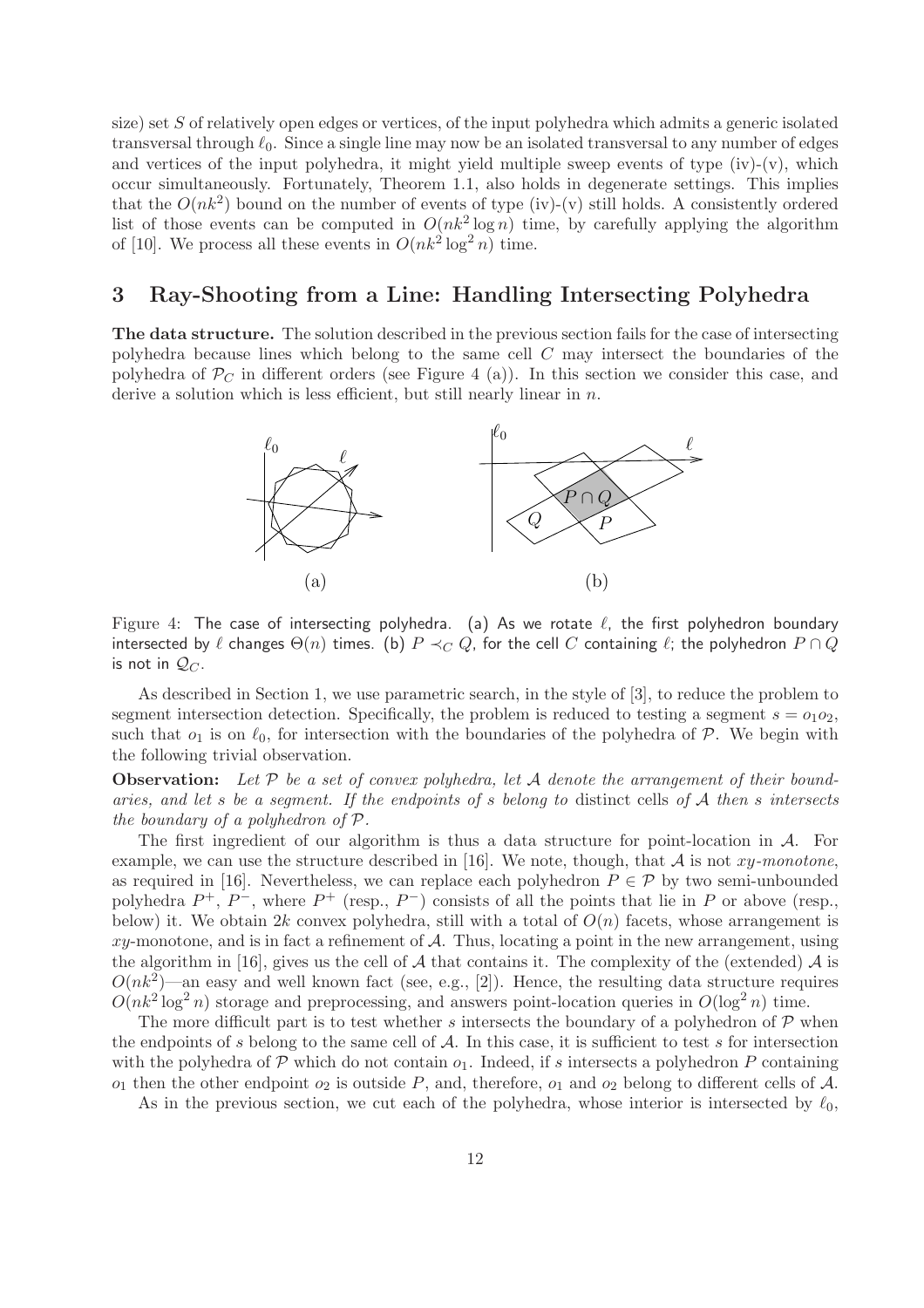into two sub-polyhedra, by some plane through  $\ell_0$ , and leave the other polyhedra unchanged. The polyhedra of  $P$  may now contain *artificial facets*, tangent to  $\ell_0$ . Since we are interested in testing s for intersection with non-artificial faces of polyhedra of  $P$ , the artificial faces will require special treatment throughout the intersection-testing algorithm.<sup>9</sup>

We replace P with the set  $\mathcal{Q} = \{P \cap Q \mid P, Q \in \mathcal{P}\}$ ; note that the original polyhedra of P are also in Q. The new set contains  $O(k^2)$  convex polyhedra of total complexity  $O\left(\sum_{P,Q\in\mathcal{P}}(n_P+n_Q)\right)$  $O(nk)$ , where  $n_p$  is the number of facets of polyhedron P. As above, let  $C(Q)$  denote the 3dimensional arrangement in S defined by the surfaces of tangents to the polyhedra in Q.

We construct a point location structure over  $\mathcal{C}(\mathcal{Q})$  as we did for  $\mathcal{C}(\mathcal{P})$  in Section 2. Each cell  $C \in \mathcal{C}(\mathcal{Q})$  is a maximal connected region with the property that all lines in C stab the same subset of polyhedra of  $Q$ , which we denote by  $Q_C$ . This point location data structure supports queries in  $O(\log^2(nk)) = O(\log^2 n)$  time, and requires  $O(nk \cdot (k^2)^2 \log^2(nk)) = O(nk^5 \log^2 n)$  storage and preprocessing time. The following is an obvious but crucial observation, which justifies the introduction of Q.

**Observation:** Let C be a cell of  $C(Q)$ , and let  $\ell$  be a line in C. For any pair of distinct polyhedra  $P, Q \in \mathcal{P}_C$ , the segments  $P \cap \ell$  and  $Q \cap \ell$  intersect if and only if  $P \cap Q$  is in  $\mathcal{Q}_C$ .

We consider a query ray in a line  $\ell$  to be *positive* if it is contained in the halfplane of  $\Pi_{t(\ell)}$  which lies to the right of  $\ell_0$  (in an appropriate coordinate frame, as described above). We focus below on the case of positive rays, since negative rays can be handled in a fully symmetric manner. We denote by  $\ell^+$  the positive ray (emanating from  $\ell_0$ ) contained in the line  $\ell$ . For a cell  $C \in \mathcal{C}(\mathcal{Q})$ , we denote by  $\mathcal{P}_C^+ \subseteq \mathcal{P}$  the subset of polyhedra of  $\mathcal P$  intersected (in a nonartificial face) by  $\ell^+$ , for any line  $\ell$  in C. Since we have assumed that no polyhedron of  $\mathcal P$  intersects  $\ell_0$ , this property is indeed independent of the choice of  $\ell$  in  $C$ .

We define  $Front(C)$  to be the set of all polyhedra  $P \in \mathcal{P}^+_{C}$  for which there exists a line  $\ell$  in C, such that an endpoint of  $P \cap \ell$  is the closest to  $\ell_0$ , among all such boundary points along  $\ell$ . That is,  $Front(C)$  consists of all polyhedra that are first intersected by positive rays  $\ell^+$ , for  $\ell \in C$ .

We define a strict partial order  $\prec_C$  on the polyhedra of  $\mathcal{P}_C$ , as follows. For  $P, Q \in \mathcal{P}_C$ , we say that  $P \prec_C Q$  if  $P \cap Q \notin \mathcal{Q}_C$  (the polyhedron  $P \cap Q$  is not stabbed by any line in C), and the segment P ∩  $\ell$  appears before  $Q \cap \ell$  along  $\ell$ , for any line  $\ell$  in C. See Figure 4 (b) for an illustration. In this section we only use the restriction of  $\prec_C$  to the polyhedra of  $\mathcal{P}_C^+$  $_C^+$ .

**Lemma 3.1.** The order  $P \prec_C Q$  (a) is well defined and is independent of the choice of  $\ell$  in C, and (b) is indeed a strict partial order.

*Proof.* Let  $P, Q \in \mathcal{P}_C$  be a pair of polyhedra such that  $P \cap Q \notin \mathcal{Q}_C$ . Since  $P \cap Q$  is not stabbed by any line in C, the segments  $P \cap \ell$  and  $Q \cap \ell$  are disjoint for all lines  $\ell$  in C. A simple continuity argument, which exploits the connectivity of  $C$ , the fact that continuous motion in  $C$  corresponds to continuous motion of the line in 3-space, and the fact that no point of  $C$  represents a line parallel to  $\ell_0$ , implies that this order of  $P \cap \ell$  and  $Q \cap \ell$  is the same for all lines  $\ell$  in C.

This establishes part (a), from which part (b) is immediate.

Recall that a subset  $\mathcal{T} \subseteq \mathcal{P}_C$  is called an *antichain* of  $\prec_C$  if any two distinct polyhedra  $P, Q \in \mathcal{T}$ are unrelated under  $\prec_C$ ; T is called a *maximal antichain* if no (proper) superset of T is an antichain.

**Lemma 3.2.** A (non-empty) subset  $\mathcal{T} \subseteq \mathcal{P}_C$  is an antichain under  $\prec_C$  if and only if every line  $\ell$ in C intersects the polyhedron  $\bigcap \mathcal{T} = \bigcap_{P \in \mathcal{T}} P$ .

 $\Box$ 

<sup>&</sup>lt;sup>9</sup>Note that the arrangement A, and the point-location structure in A, are still defined with respect to the original set of polyhedra.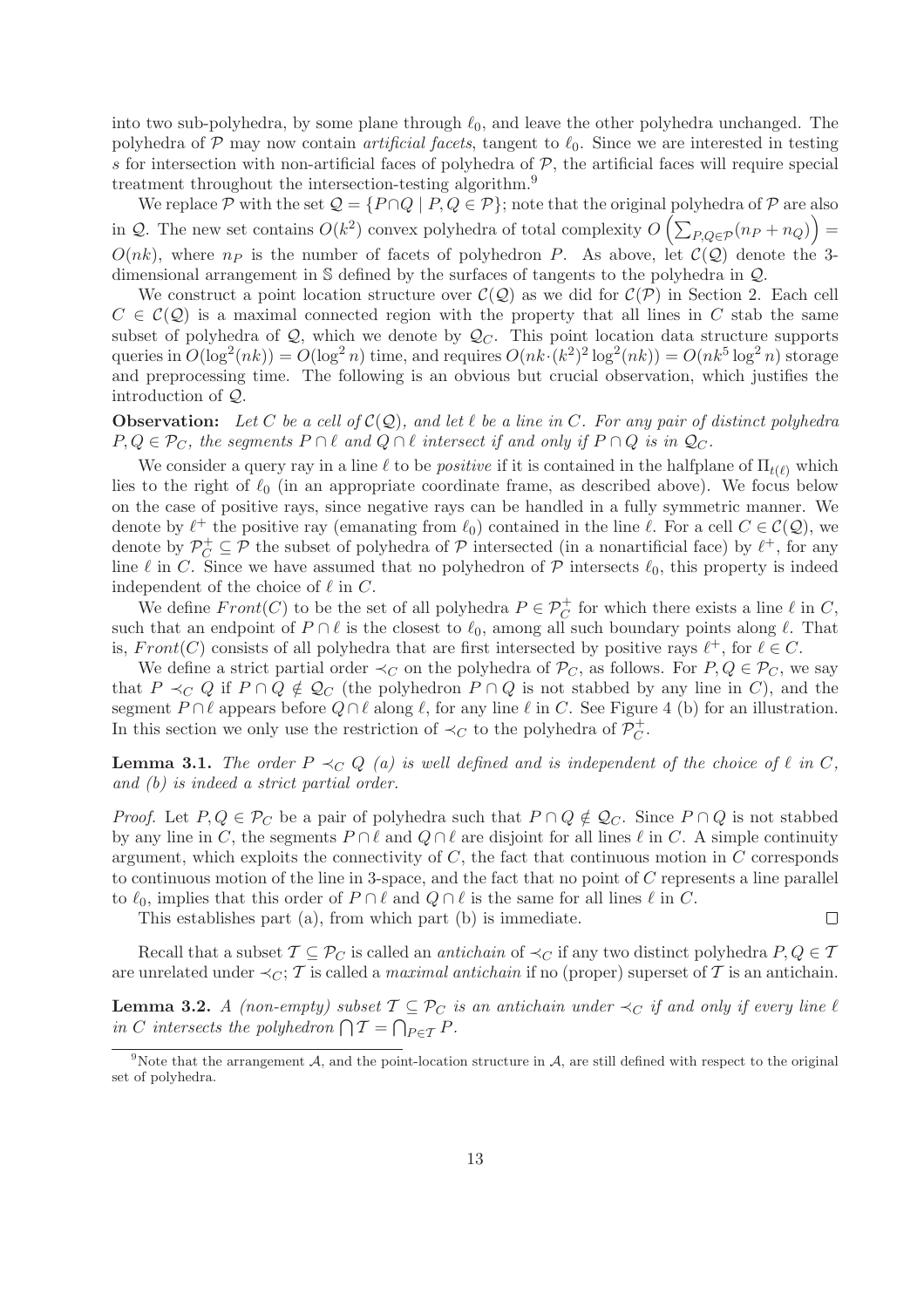*Proof.* Let T be an antichain under  $\prec_C$ . For any  $P, Q \in T$ , the polyhedra P and Q are unrelated under  $\prec_C$ , so  $P \cap Q \in \mathcal{Q}_C$ . Therefore, for every line  $\ell$  in C, the segments  $P \cap \ell$  and  $Q \cap \ell$  intersect. Hence, by the one-dimensional Helly theorem,  $\bigcap_{P \in \mathcal{T}}(P \cap \ell) = (\bigcap \mathcal{T}) \cap \ell$  is not empty, for every  $\ell \in C$ .

To prove the converse statement, let T be a subset of  $P_C$  such that  $\bigcap \mathcal{T}$  is stabbed by every line in C. In particular, for any pair of polyhedra P and Q in T, the polyhedron  $P \cap Q$  is stabbed by every line in C. Thus, P and Q are unrelated under  $\prec_C$ .  $\Box$ 

We define  $\overline{Front}(C) \subseteq \mathcal{P}_C$  to be the set of all minimal polyhedra under  $\prec_C$ . It is easy to see that  $Front(C) \subseteq \overline{Front(C)}$ . (A proper inclusion is possible—see Figure 5 (a).) Since  $\overline{Front(C)}$  is a maximal antichain under  $\prec_C$ , we obtain the following corollary.

Corollary 3.3. Assume  $\mathcal{P}_C^+$  $C^+_C \neq \emptyset$ . Then  $Front(C) \neq \emptyset$ , and every line in C intersects the polyhedron  $\bigcap Front(C)$ .

See Figure 5 (a) for an illustration.



Figure 5: (a) Illustrating  $\overline{Front}(C)$ , for the cell C containing  $\ell$ . We have  $Front(C) = \{P_1, P_2\}$  and  $\overline{Front}(C) = \{P_1, P_2, P_3\}$ . The maximal antichains are  $\{P_1, P_2, P_3\}$  and  $\{P_4, P_5\}$ . (b) Testing  $o_1o_2$ , where  $o_2 \in o_1q$ , for intersection with polyhedra boundaries (case (i)). (c) Testing  $o_1o_2$ , where  $o_2 \in o_1q$ , for intersection with polyhedra boundaries (case (ii)).

For each cell C we store a pointer to a data structure which supports ray-shooting queries at the polyhedron  $\bigcap Front(C)$  with positive rays contained in lines  $\ell \in C$ . We present the details about this structure, and the analysis of its storage and construction cost, later in this section.

Answering Segment Intersection Detection Queries.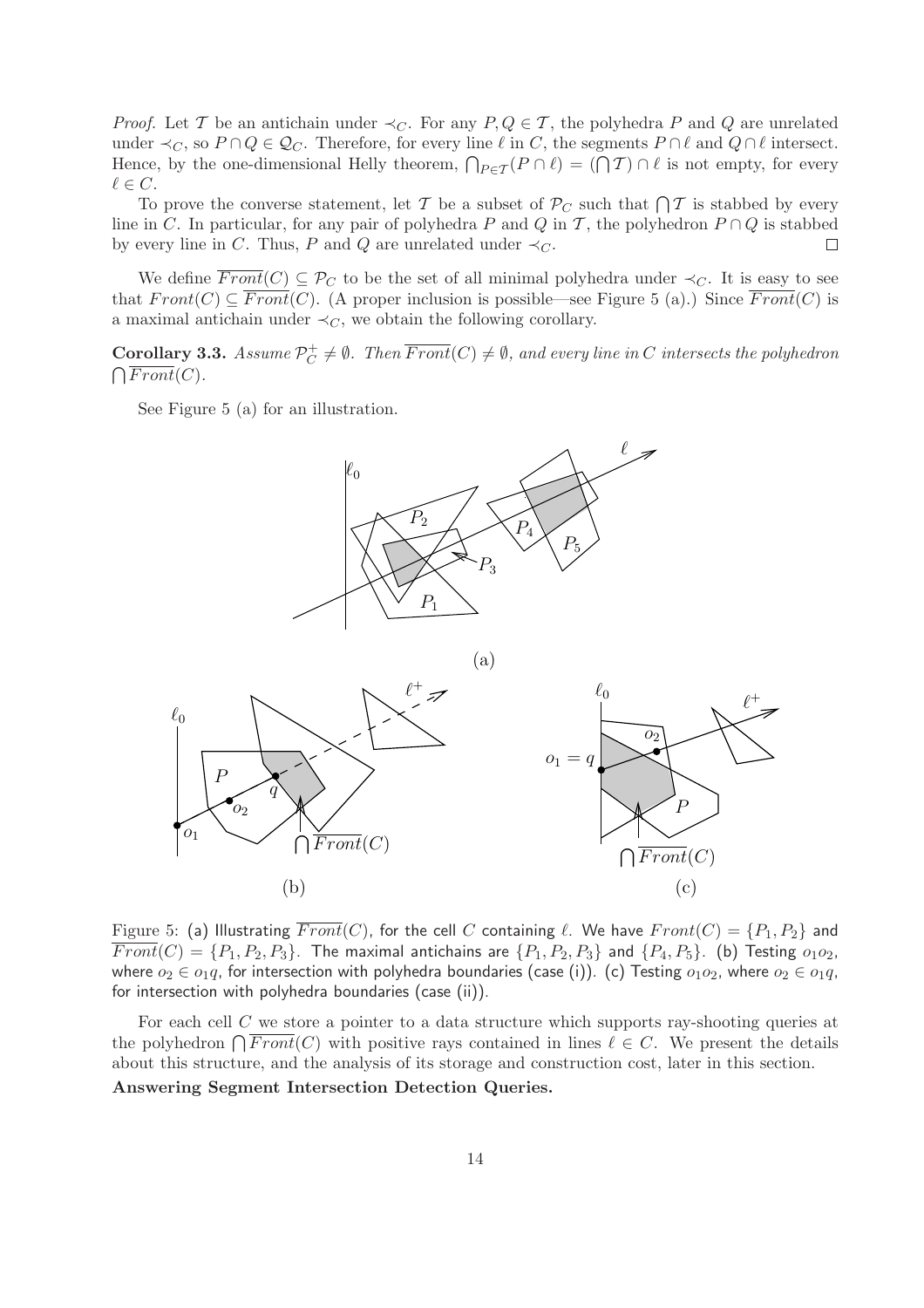**Lemma 3.4.** Let  $\ell$  be a line through  $\ell_0$ , let  $\ell^+$  be the positive ray of  $\ell$  with origin  $o_1 \in \ell_0$  not contained in any (non-artificial) facet on the boundary of any polyhedron of  $P$ , and let  $C$  be the cell of  $\mathcal{C}(\mathcal{Q})$  that contains  $\ell$ . Assume  $P_C^+$  $C^+$   $\neq \emptyset$ . Let q be the first intersection of  $\ell^+$  with  $\bigcap \overline{Front}(C)$ . (i) If  $q \neq o_1$  then, for all points  $o_2$  in the segment  $o_1q$  of  $\ell^+$ , the segment  $s = o_1o_2$  intersects a (non-artificial) facet on the boundary of some polyhedron of  $P$  if and only if  $o_1$  and  $o_2$  belong to distinct cells of A. (ii) If  $q = o_1$  then the above property holds for all points  $o_2 \in \ell^+$ .

See Figure 5 (b and c) for an illustration. Note that, by Corollary 3.3,  $\ell^+$  intersects  $\bigcap \overline{Front}(C)$ . We have  $q = o_1$  if and only if all the polyhedra in  $\overline{Front}(C)$  contain artificial facets (all of which contain  $o_1$ ); see Figure 5 (c) for an illustration.

*Proof.* If  $o_1$  and  $o_2$  belong to distinct cells of A, then s clearly intersects the boundary of some polyhedron of  $P$ . For the converse statement, assume that s intersects a non-artificial facet on the boundary of some polyhedron P of  $P$ , at some point w, and take P to be that polyhedron for which w is closest to  $o_1$  (if there is more than one such polyhedra, take P to be any of these polyhedra). Suppose first that w is an entry point into P. In this case, it is easily checked that  $P \in \overline{Front(C)}$ , and thus  $q \neq o_1$ . Moreover, as we follow  $\ell^+$  from w to q we cannot exit P, for then we would have also exited  $\bigcap Front(C)$ , contradicting the definition of q. Hence,  $o_2$ , which clearly belongs to  $wq$ , lies in P, while  $o_1$  lies outside P, so  $o_1$  and  $o_2$  lie in distinct cells of A.

Suppose next that w is an exit point from P. In this case, each of the polyhedra in  $\overline{Front}(C)$ has an artificial facet containing  $o_1$ . Since  $o_2$  clearly lies beyond w,  $o_2$  lies outside P while  $o_1$  lies inside  $P$  (before splitting it by an artificial facet). Hence, they again lie in distinct cells of  $\mathcal{A}$ .

Note that in both cases if  $o_2 = w$  then then  $o_2$  resides in a lower dimensional cell different from the cell of  $o_1$ .  $\Box$ 

Now we are ready to describe our query algorithm which tests, for a query segment  $s = o_1o_2$ contained in some positive ray  $\ell^+$  with origin  $o_1 \in \ell_0$ , whether s intersects a (non-artificial) facet on the boundary of some polyhedron of  $P$ . First, we test if  $o_1$  is contained in a (non-artificial) facet of some polyhedron of  $\mathcal P$  using the data structure for point location in  $\mathcal A$ , and report intersection if the answer is positive. Then we query the spatial point location structure of  $\mathcal{C}(\mathcal{Q})$  to find the cell C which contains the line  $\ell$  containing s. If  $\mathcal{P}_C^+$  $\sigma$  is empty then we return and report no intersection. Otherwise, we perform a ray-shooting query at  $\bigcap Front(C)$  to find the first intersection point q of  $\ell^+$  with the boundary of  $\bigcap \overline{Front}(C)$ . If  $q \neq o_1$ , and  $o_2$  appears along  $\ell^+$  after q, we report intersection and finish. Otherwise (i.e., either  $q \neq o_1$  and  $o_2$  precedes q, or  $q = o_1$  and  $o_2$  is arbitrary), we search the data structure for point location in A with  $o_2$  to test whether  $o_1$  and  $o_2$ belong to different cells of A. We report intersection if and only if the answer is positive. The correctness of this procedure follows from Lemma 3.4.

Query Time and Storage. For any collection of polyhedra  $\mathcal{P}' \subseteq \mathcal{P}$ , and a face f of A, we say that f is good for  $\mathcal{P}'$  if  $\mathcal{P}'$  is the set of all (closed) polyhedra in  $\mathcal P$  that contain f.

**Lemma 3.5.** Let C be a cell of  $C(Q)$ . If a line  $\ell$  in C intersects  $f \in A$ , and f is on  $\partial(\bigcap Front(C)),$ then f is good for  $\overline{Front}(C)$ .

*Proof.* Since f is on  $\partial(\bigcap Front(C))$ , it is clear that every polyhedron in  $Front(C)$  contains f. Conversely, let P be a polyhedron that contains f. We claim that P is minimal in  $\mathcal{P}_C^+$  $\overline{C}$  under  $\prec_C$ , and therefore  $P \in \overline{Front}(C)$ . Indeed, if P is not minimal under  $\prec_C$ , then there exists  $Q \in \overline{Front}(C)$ such that  $Q \prec_C P$ . It follows that  $Q \cap \ell$  is disjoint from  $P \cap \ell$ , but this contradicts the fact that f is on  $\partial(\bigcap Front(C)).$  $\Box$ 

Therefore, it suffices to solve, for each cell  $C$ , the ray-shooting problem only amidst the faces  $f$ of A that lie on the boundary of  $\bigcap Front(C)$  and are good for  $Front(C)$ . See Figure 6(a) for an illustration.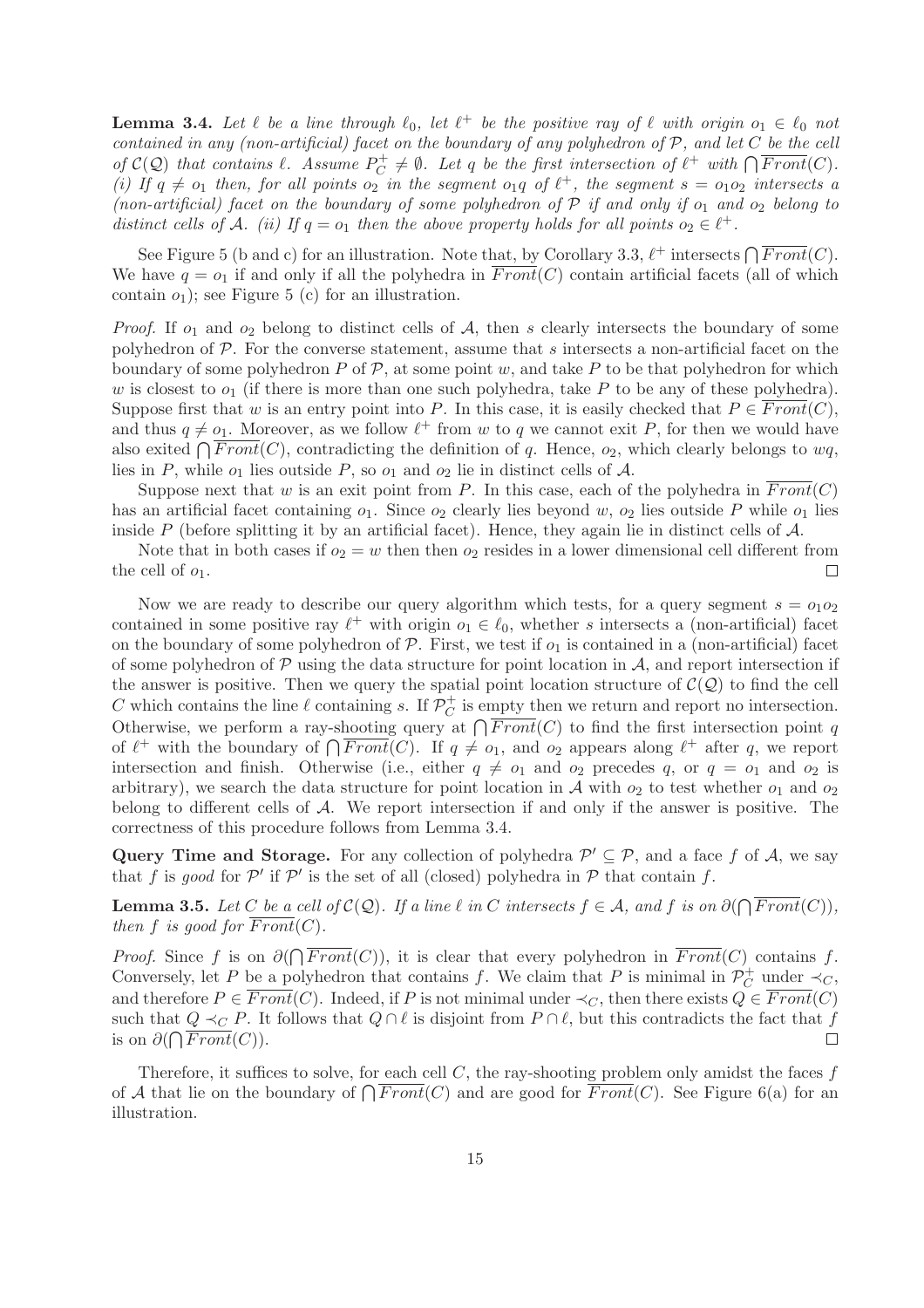

Figure 6: (a) For the cell  $C$  which contains  $\ell$ ,  $\bigcap Front(C)=P\cap Q$  (shaded). The bold facets  $f$  are not good for  $\overline{Front}(C)$ , because f is contained in a polyhedron R which is not in  $\overline{Front}(C)$ . Since R is not in  $\mathcal{P}_C$ , f is not stabbed by lines in C. (b) The polyhedron  $G(\overline{Front}(C))$  (shaded) is bounded by affine extensions of the facets of  $\bigcap Front(C)$  which are good for  $Front(C)$  (whose boundary is drawn bold).

Let f be a facet of A, and put  $\mathcal{P}_f$  to be the set of polyhedra containing f. Equivalently,  $\mathcal{P}_f$  is the unique set of polyhedra  $\mathcal{P}'$  such that f is good for  $\mathcal{P}'$ . Assume  $\mathcal{P}_f$  is not empty. Let  $h_f$  be the plane containing f, and let  $h_f^+$ <sup>+</sup> be the halfspace bounded by  $h_f$  and containing  $\bigcap \mathcal{P}_f$ . For a subset P' of P, we define  $G(\mathcal{P}')$  to be the polyhedron obtained by intersecting the halfspaces  $h_f^+$  $f$ , over all good faces f for P'. Note that  $\bigcap P' \subseteq G(P')$ , and that every good face for P' lies on  $\partial G(P')$ . In particular, we have the following property. (See Figure 6 (b) for an illustration.)

**Lemma 3.6.** Let C be a cell in  $\mathcal{C}(\mathcal{P})$ , let  $\ell$  be a line in C, and let  $\ell^+$  be the positive ray of  $\ell$ , as defined above. Then the intersection of  $\ell^+$  with  $\bigcap \overline{Front}(C)$  and the intersection of  $\ell^+$  with  $G(\overline{Front}(C))$  are identical.

*Proof.* We show that the first intersection point of  $\ell^+$  with  $\bigcap \overline{Front}(C)$  and  $G(\overline{Front}(C))$  is the same. By Lemma 3.5,  $\ell^+$  first hits  $\bigcap \overline{Front}(C)$  at a point q contained in a facet f of A which is good for  $\overline{Front}(C)$ . As just noted, f is contained in the boundary of  $G(\overline{Front}(C))$ , which is easily seen to imply that  $\ell^+$  first hits  $G(\overline{Front}(C))$  at q. A symmetric argument shows that the last intersection point of  $\ell^+$  with  $\bigcap \overline{Front}(C)$  and  $G(\overline{Front}(C))$  is the same.  $\Box$ 

For the correctness of the data structure of this section, it suffices that the first intersection point of  $\ell^+$  with  $\bigcap \overline{Front}(C)$  and  $G(\overline{Front}(C))$  is the same, but the data structure in Section 4 requires Lemma 3.6 in its more general form.

For each cell  $C \in \mathcal{C}(\mathcal{Q})$ , we construct a data structure which supports ray-shooting queries at  $G(\overline{Front}(C))$ . If implemented as in [12], the structure uses storage linear in the complexity of  $G(Front(C))$ , and can answer queries in  $O(\log n)$  time. With each cell  $C \in C(\mathcal{Q})$  we store a pointer to the ray-shooting structure at  $G(\overline{Front}(C))$ . As each face of A is good for exactly one subset  $P_f$  of polyhedra, the total storage and preprocessing required for all these auxiliary ray-shooting data-structures is  $O(nk^2)$  and  $O(nk^2 \log n)$ , respectively.

Hence, the resulting data structure uses  $O(nk^5 \log^2 n)$  storage (the major part of which is consumed by the point location structure in the decomposition  $\mathcal{C}(\mathcal{Q})$ , and supports segment intersection detection queries in  $O(\log^2 n)$  time.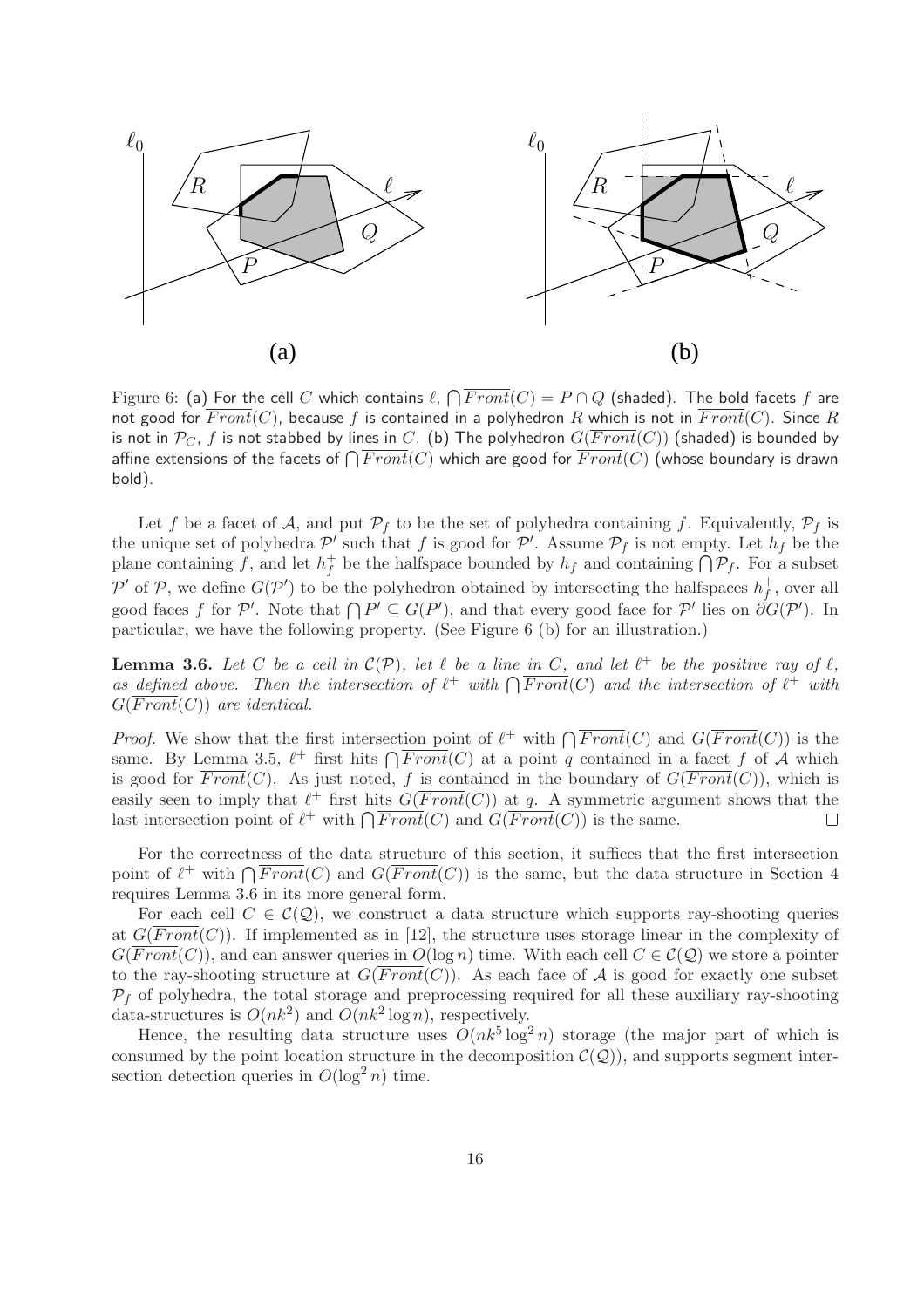Ray shooting via parametric searching. We next apply the parametric searching technique to turn the segment intersection detection procedure to one that actually performs ray shooting. Let  $o_1 \in \ell_0$  be the origin of the positive query ray  $\ell^+$ . We first locate  $o_1$  in the arrangement A and return  $o_1$  as an answer to the query if  $o_1$  belongs to a (non-artificial) facet on the boundary of some polyhedron of P. Otherwise, we find the cell C of  $\mathcal{C}(\mathcal{Q})$  containing the line  $\ell$  which supports  $\ell^+$ . If  $\mathcal{P}_C^+ = \emptyset$ ,  $\ell^+$  does not intersect any polyhedra boundary. Otherwise, we shoot along  $\ell$  to find the first point q at which  $\ell^+$  intersects  $G(\overline{Front}(C))$ , in  $O(\log n)$  time. We note that if  $o_1 \neq q$  then the actual answer to the ray-shooting query must lie in the segment  $o_1q$  of  $\ell^+$ . So far, no parametric searching is involved.

We now perform parametrically the last part of the segment intersection detection procedure, in which we test whether  $o_1$  and  $o_2$  (which is the unknown answer to the ray shooting query) are in the same cell of A (we note that if  $q \neq o_1$  then the point  $o_2$  necessarily precedes or coincides with q). We use the algorithm of Preparata and Tamassia generically with the (unknown) query point  $O_2$ .

The tests performed by the Preparata-Tamassia algorithm are of the following kinds: (i) Comparing the z-coordinate of  $o_2$  with some critical z-value (at which the topology of the cross-section of A changes); (ii) Comparing the y-coordinate of  $o_2$  with that of a vertex of the planar cross-section of A containing  $o_2$  (this vertex lies on an edge e of A); (iii) Testing which side of an edge of the cross-section contains  $o_2$  (this edge is contained in some faces f of A). Each of these tests is easy to implement generically: In case (i) we find the point  $o' \in \ell^+$  which has the tested z-value; in case (ii) we find the point  $o' \in \ell^+$  whose y and z-coordinates coincide with those of a point on e; and in case (iii) we find the point  $o' \in \ell^+$  at which  $\ell^+$  intersects the plane containing f. In either of these cases we resolve the comparison by deciding whether or not  $o_2$  precedes  $o'$  on  $\ell^+$ , that is, whether or not  $o_1 o'$  intersects any polyhedron boundary. Recall that the segment intersection detection routine can also detect the case where  $o'$  is the first intersection of  $\ell^+$  with a polyhedron boundary. If this is the case, we stop right away and output  $o'$ . One can easily check that if  $q = o_1$ then the generic procedure will either decide that  $\ell^+$  does not intersect any polyhedra<sup>10</sup> or reach a comparison whose critical value  $o'$  is indeed the output to our ray-shooting query. Similarly, if  $q \neq o_1$  then the generic procedure will also reach a comparison, whose critical value  $o'$ , is the output to our ray-shooting query (in this case  $o'$  could be  $q$ ).

This parametric part, which dominates the running time, takes  $O(\log^4 n)$  time, since we answer each of the  $O(\log^2 n)$  comparisons in the generic execution of this procedure in  $O(\log^2 n)$  time.

Preprocessing. The only nontrivial part of the preprocessing is the construction of the rayshooting structures at the polyhedra  $G(Front(C))$ , for all the cells  $C \in C(\mathcal{Q})$ .

First, for each face f of A, we compute the subset  $\mathcal{P}_f \subseteq \mathcal{P}$ , which is done by testing, for each polyhedron  $P \in \mathcal{P}$ , whether P contains some fixed point  $p_f \in f$ . Since the complexity of A is  $O(nk^2)$ , this can be done in  $O(nk^3 \log n)$  total time<sup>11</sup>. We represent each subset  $P_f$  by a bit-vector in  $\{0,1\}^k$  that has 1 in position j if and only if the jth polyhedron is in  $\mathcal{P}_f$ . Next, we collect the faces f having the same set  $P_f$ . This can be done by sorting the  $O(nk^2)$  k-long bit-vectors  $P_f$ , in time  $O(nk^3 \log n)$ . We construct for each of the resulting equivalence classes T a ray-shooting structure on the polyhedron  $G(\mathcal{T})$ . Clearly, given a bit-vector representing  $\mathcal{T}$ , the corresponding ray-shooting data structure amidst  $\bigcap \mathcal{T}$  can be found in  $O(k \log n)$  time.

To supply each cell  $C \in \mathcal{C}(\mathcal{Q})$  with a pointer to the ray-shooting structure corresponding to  $G(Front(C))$ , we proceed as follows. As in Section 2, we assume without loss of generality, general position of the input set of polyhedra P. We say that a pair of cells  $C, C' \in C(\mathcal{P})$  are neighbors if C' can be reached from a point in C by crossing a single two-dimensional surface  $\sigma_R$ , for some  $R \in \mathcal{Q}$ . Recall that  $\mathcal{C}(\mathcal{Q})$  is a refinement of  $\mathcal{C}(\mathcal{P})$ , and fix a cell  $\tilde{C} \in \mathcal{C}(\mathcal{P})$ . We claim that the

<sup>&</sup>lt;sup>10</sup>This happens when  $\overline{Front}(C)$  is unbounded and contains  $\ell^+$ .

<sup>&</sup>lt;sup>11</sup>This can be improved, by a more careful traversal of  $A$ , but it will not affect the overall running time.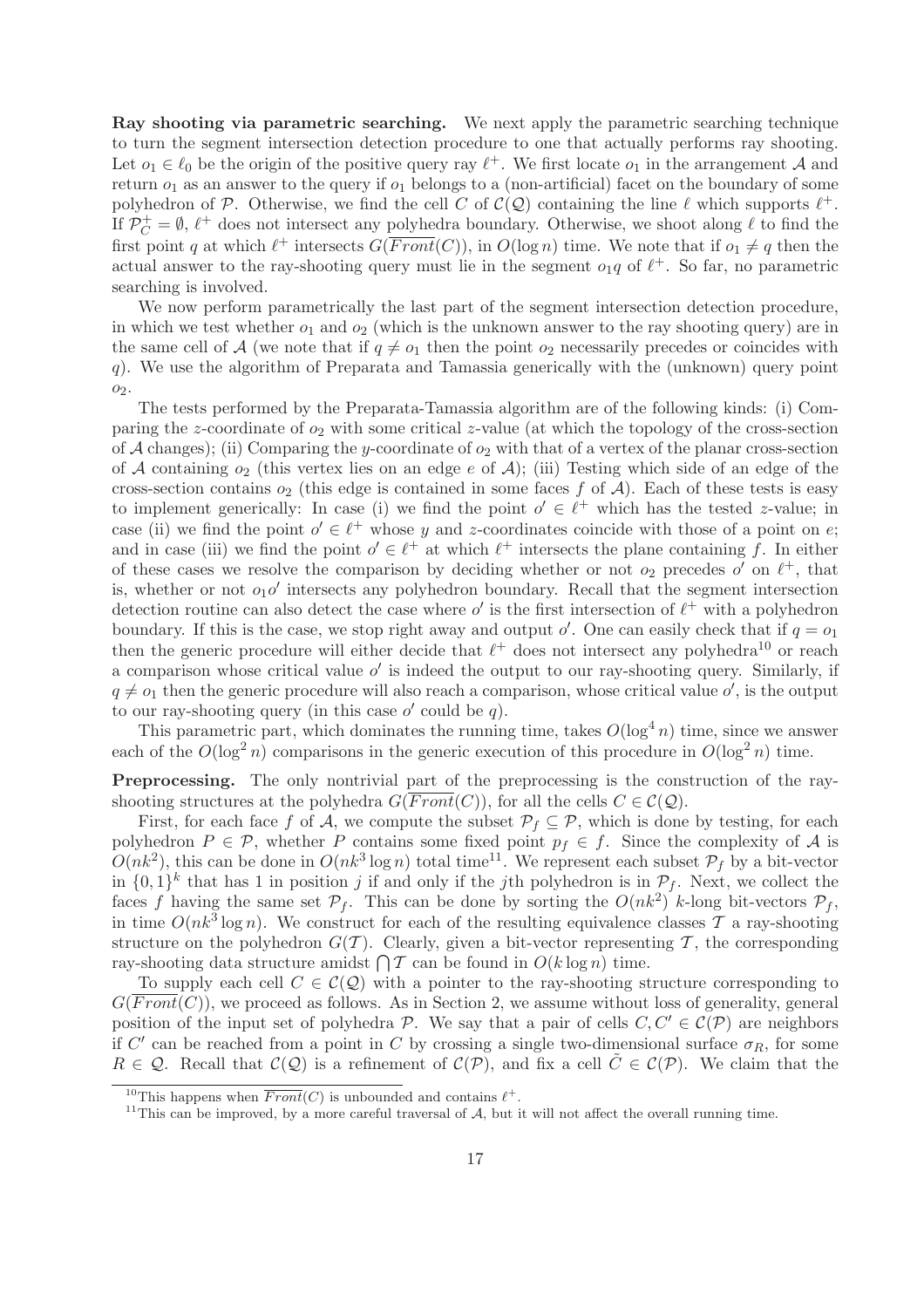adjacency graph of all three-dimensional cells in the restriction of  $\mathcal{C}(\mathcal{Q})$  to  $\tilde{C}$  is connected. Indeed, let R be a polyhedron of Q, and let  $\sigma_R$  be the corresponding surface of lines tangent to R. Pick a point p which belongs to the intersection of  $\sigma_R$  with the relative interior of  $\tilde{C}$ . Since p is contained in the relative interior of  $C \in \mathcal{C}(\mathcal{P})$ , the line  $\ell$  represented by p is not tangent to any  $P \in \mathcal{P}$ . Hence, there is a pair of polyhedra  $P, Q \in \mathcal{P}$  such that  $R = P \cap Q$ , and  $\ell$  is tangent to R at the common intersection of the boundaries of P and Q. Thus, restricted to the interior of  $\tilde{C}$ , the surfaces  $\sigma_R$ , for  $R \in \mathcal{Q}$  are in general position, and the corresponding adjacency graph is connected. Moreover, the algorithm of Theorem 2.2 can be easily modified to construct such a graph, for each  $C \in \mathcal{C}(\mathcal{P})$ , in  $O(nk^5 \log^2 n)$  total time (in addition to the time required to constructed the cell-location structure in  $\mathcal{C}(\mathcal{Q})$ .

Let C and C' be a pair of adjacent three-dimensional cells in  $\mathcal{C}(\mathcal{Q})$  which are contained in  $\tilde{C} \in \mathcal{C}(\mathcal{P})$  as above. That is, C and C' are connected across a common face of the surface  $\sigma_R$ , for  $R \in \mathcal{Q}$ . Hence, there is a unique pair of polyhedra P and Q such that  $\{R\} = \{P \cap Q\} = \mathcal{Q}_C \Delta \mathcal{Q}_{C'}$ . Therefore,  $(P, Q)$  is the only pair of polyhedra that are related under  $\prec_C$  and are unrelated under  $\prec_{C'}$  or vice versa. Thus in C we have, say,  $P \prec_C Q$ , so Q is not in  $\overline{Front}(C)$ . Since all other pairs do not change their status in  $\prec$ , the only possible change from  $\overline{Front}(C)$  to  $\overline{Front}(C')$  is that Q may be added to the latter set, which is the case if and only if the following property holds. Let  $\ell$ be a line on the common boundary between C and C', and let q be the singleton point in  $P \cap Q \cap \ell$ . Then Q is added to  $Front(C')$  if and only if  $q \in \bigcap \overline{Front}(C)$ ; see Figure 7 (a). In other words, we have argued<sup>12</sup> that  $|\overline{Front}(C) \triangle \overline{Front}(C')| \leq 1$ .

Let  $\tilde{C}$  be a cell of  $\mathcal{C}(\mathcal{P})$ . We pick a representative cell  $C_0 \in \mathcal{C}(\mathcal{Q})$  contained in  $\tilde{C}$ , and compute  $\overline{Front}(C_0)$  in a brute-force manner, by picking a line  $\ell \in C$  and computing, for each  $P \in \mathcal{P}_C$ , the segment  $P \cap \ell$ , (using two ray-shooting queries at P). Then  $\overline{Front}(C)$  consists of every P which is minimal in the relation  $\prec_C$ , which we compute using the segments  $P \cap \ell$ . We next search, in  $O(k \log n)$  time, the table of equivalence classes, with the bit-vector corresponding to  $\overline{Front}(C)$ .

Next we trace the previously constructed adjacency structure of  $\mathcal{C}(\mathcal{Q})$  within C in breadthfirst fashion, say, and find all the cells  $C \in \mathcal{C}(\mathcal{Q})$  contained in C. Recall that the algorithm of Theorem 2.2, that we use, also computes, for each pair of adjacent cells C and C', a line  $\ell$  and a polyhedron R. Here R is the polyhedron in  $\mathcal Q$  such that C and C' are connected across a twodimensional face of  $\mathcal{C}(\mathcal{Q})$  contained in  $\sigma_R$ , and  $\ell$  is a line on the common boundary of C and C'. For each newly encountered cell  $C'$ , reached via a previous cell  $C$ , we thus have the corresponding pair  $P,Q \in \mathcal{P}$  such that  $\{R\} = \{P \cap Q\} = \mathcal{Q}_C \triangle \mathcal{Q}_{C'}$ . We can now compute  $\overline{Front}(C')$  from  $\overline{Front}(C)$ as follows. We use the line  $\ell$  on the common boundary of C and C', compute  $P \cap \ell$  and  $Q \cap \ell$ , obtain their common endpoint q, verify that, say,  $P \cap \ell$  precedes  $Q \cap \ell$  along  $\ell$ , and test whether  $q \in \bigcap \overline{Front}(C')$ . If so,  $\overline{Front}(C')$  is obtained by either adding or removing Q from  $\overline{Front}(C)$  (and we know which action to take); otherwise  $\overline{Front}(C) = \overline{Front}(C')$ .

To facilitate the transition from  $\overline{Front}(C)$  to  $\overline{Front}(C')$ , we extend a table on the equivalence classes  $\mathcal T$  that is constructed at the preliminary stage, as follows. For each class  $\mathcal T$  and each polyhedron P we store a pointer to  $\mathcal{T}' = \mathcal{T} \triangle \{P\}$ . Since there are  $O(nk^2)$  classes, each represented as a k-long bit-vector, this takes a total of  $O(nk^4 \log k)$  time, and  $O(nk^3)$  storage, well within the overall performance bounds of the algorithm. This completes the preprocessing stage.

To bound the total preprocessing time, we note that the brute force method for finding  $\overline{Front}(C)$ takes  $O(k \log n)$  time and is applied to  $O(nk^2)$  representatives of cells in  $\mathcal{C}(\mathcal{P})$ . Also observe that in our traversal of  $\mathcal{C}(\mathcal{Q})$ , over all cells  $\tilde{C} \in \mathcal{C}(\mathcal{P})$ , we make a total of  $O(nk^5)$  transitions, by the upper bound on the overall complexity of  $\mathcal{C}(\mathcal{Q})$ . Each such transition takes  $O(\log n)$  time. We similarly handle lower-dimensional cells of  $\mathcal{C}(\mathcal{Q})$  and  $\mathcal{C}(\mathcal{P})$ . In summary, we have:

<sup>&</sup>lt;sup>12</sup>This is not the case when we cross between different cells of  $\mathcal{C}(\mathcal{P})$ ; then the change in  $\overline{Front}(C)$  may be quite substantial.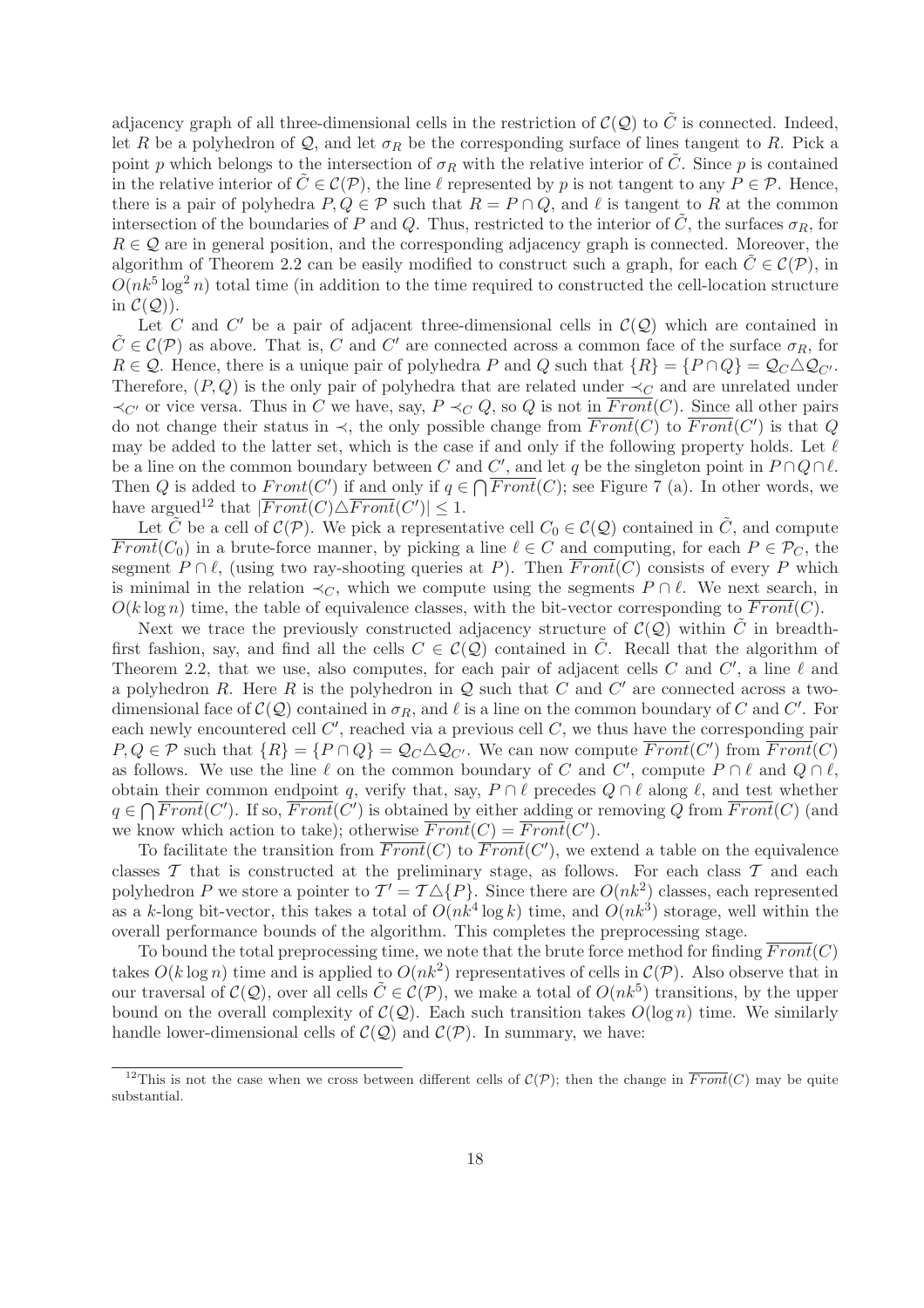**Theorem 3.7.** Let  $P$  be a set of k possibly intersecting convex polyhedra with a total of n facets, and let  $\ell_0$  be a fixed line in  $\mathbb{R}^3$ . Then we can construct a data structure supporting ray-shooting queries with rays emanating from  $\ell_0$ , in  $O(\log^4 n)$  time per query. The structure uses  $O(nk^5 \log^2 n)$ storage and preprocessing time.



Figure 7: (a) Updating  $\overline{Front}(C).$  The lines  $\ell_1$  and  $\ell_2$  belong to  $C$  and  $C'$ , respectively. The line  $\ell$  is on the common boundary of  $C$  and  $C'$ . (b) Shooting rays contained in lines through  $\ell_0.$  For the cell  $C$ containing  $\ell$ , we have  $\Xi_1^C=\{P_1,P_2\},\ \Xi_2^C=\{P_2,P_3,P_4\},$  and  $\Xi_3^C=\{P_2,P_5,P_6\}$  (the corresponding polyhedra  $\bigcap \Xi_1^C$ ,  $\bigcap \Xi_2^C$ ,  $\bigcap \Xi_3^C$  are shaded).

### 4 Extensions

In this section we consider several extensions of the preceding algorithm. First, we remove the assumption that the query rays originate on a fixed line  $\ell_0$ . Now they are only required to be contained in lines intersecting  $\ell_0$ . The next extension is to ray-shooting with rays orthogonal to a fixed line. Finally, we briefly describe a simple solution for vertical ray-shooting amidst  $k$  possibly intersecting convex polyhedra.

#### 4.1 Ray-shooting involving rays contained in lines intersecting  $\ell_0$ .

We use the notations of Section 3. Fix a cell C of  $\mathcal{C}(\mathcal{Q})$ , and let  $\Xi_1^C,\ldots,\Xi_{t_C}^C$  be the maximal antichains under  $\prec_C$ . Observe that for any pair of indices  $1 \leq i \leq j \leq t_C$ , lines represented in C do not intersect the polyhedron  $(\bigcap \Xi_i^C) \cap (\bigcap \Xi_j^C)$ . To see this, consider the set of polyhedra  $\Xi = \Xi_i^C \cup \Xi_j^C$ . By the maximality of the antichains  $\Xi_i^C$ ,  $\Xi_j^C$ , it follows that  $\Xi$  is not an antichain under  $\prec_C$ . Thus  $\Xi$  contains two polyhedra  $Q_1, Q_2$  satisfying  $Q_1 \prec_C Q_2$ , which implies that  $Q_1 \cap Q_2$ is not intersected by any line in C. Since  $\bigcap \Xi$  is contained in  $Q_1 \cap Q_2$ , the claim follows.

We can thus define the  $\prec_C$  relation also between the polyhedra of the form  $\bigcap \Xi_i^C$ , over the maximal antichains  $\Xi_i^C$ . The preceding argument implies that this is a *total* order, which we assume to be  $\bigcap \Xi_1^C \prec_C \bigcap \Xi_2^C \cdots \prec_C \bigcap \Xi_{t_C}^C$ .

Observe that each polyhedron  $P \in \mathcal{P}_C$  belongs to maximal antichains in a contiguous interval of this list. Otherwise, there is a triple of indices  $1 \leq i < j < h \leq t_C$  and a polyhedron  $P \in P_C$ , such that  $P \in \Xi_i^C$ ,  $P \in \Xi_h^C$ , but P is not in  $\Xi_j^C$ . By the maximality condition,  $\bigcap \Xi_i^C \subseteq P$ ,  $\bigcap \Xi_h^C \subseteq P$ , but  $\bigcap \Xi_j^C \nsubseteq P$ . Since all lines in C intersect  $\bigcap \Xi_i^C$ ,  $\bigcap \Xi_j^C$ , and  $\bigcap \Xi_h^C$  in the same order, this contradicts the convexity of P. It then follows that  $t_C = O(k)$ .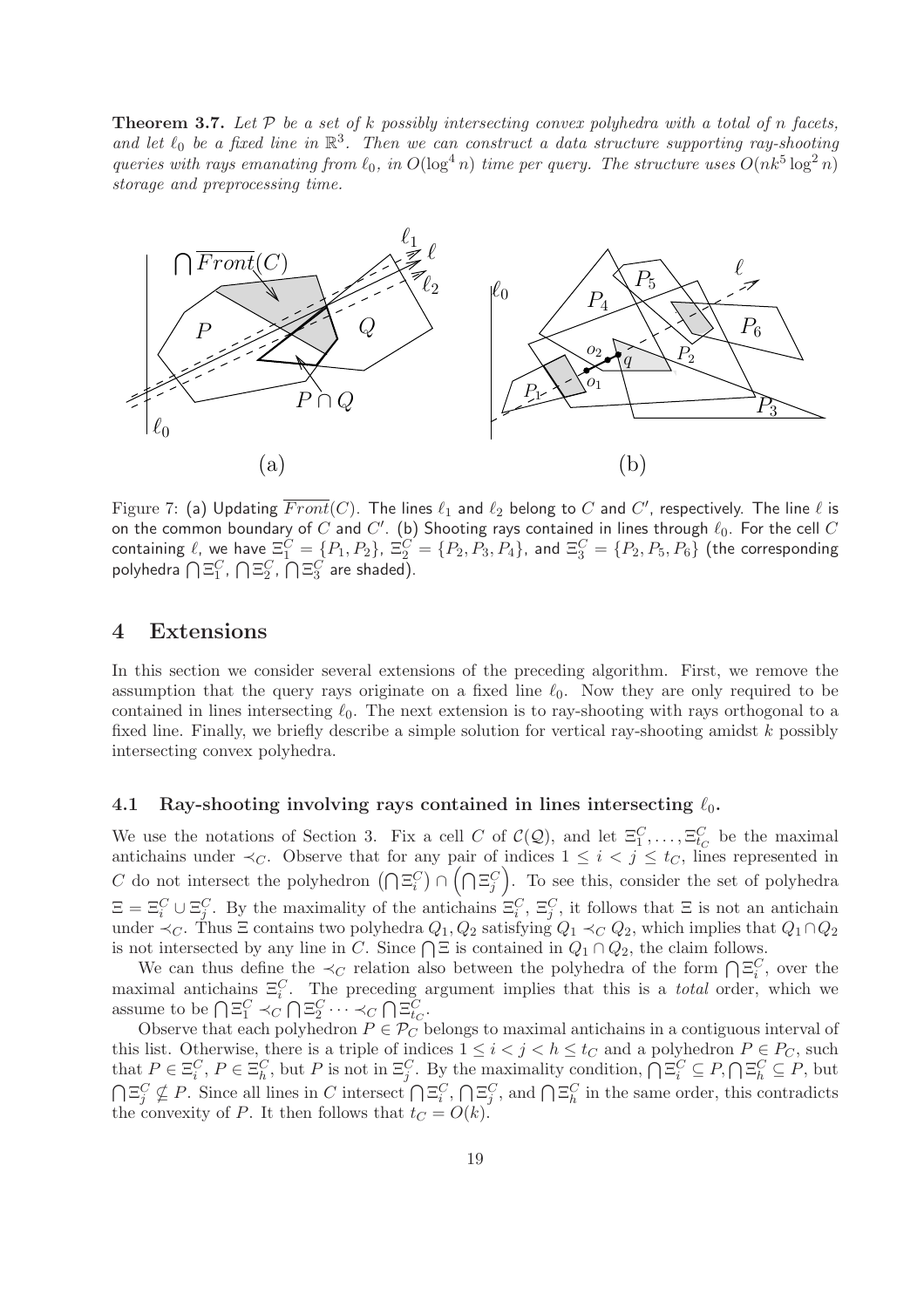For each cell C in  $\mathcal{C}(\mathcal{Q})$  and index  $1 \leq i \leq t_C$ , we maintain a data structure which supports ray-shooting queries at the polyhedron  $\bigcap \Xi_i^C$ . In addition, we construct and store a data structure which supports point location in the spatial arrangement  $\mathcal{A} = \mathcal{A}(\mathcal{P})$  of the polyhedra of  $\mathcal{P}$ ; see Section 3.

**Ray Shooting.** As above, we use parametric search, and therefore given a segment  $s = o_1o_2$ , contained in a line passing through  $\ell_0$ , we need to determine whether s intersects the boundary of any polyhedron in  $P$ . Extending the analysis in Lemma 3.4, we have:

**Lemma 4.1.** Let  $\ell$  be a line through  $\ell_0$ , let  $\rho$  be a positive ray contained in  $\ell$  which emanates from some point  $o_1 \in \ell$  not contained in the boundary of any polyhedron of P. Let C be the cell of  $\mathcal{C}(\mathcal{Q})$ that contains  $\ell$ , and let q be the first intersection of  $\rho$  with the boundary of some polyhedron  $\bigcap \Xi_i^C$ , for  $1 \le i \le t_C$ .<sup>13</sup> Then, for all points  $o_2$  in the (closed) segment  $o_1q$  of  $\rho$ , the segment  $s = o_1o_2$ intersects the boundary of some polyhedron of  $P$  if and only if  $o_1$  and  $o_2$  belong to distinct cells of A.

For an illustration, see Figure 7(b). Shooting with negative rays is analogous so we discuss only positive rays.

*Proof.* Clearly, if  $o_1$  and  $o_2$  belong to distinct cells of A then  $o_1o_2$  intersects the boundary of a polyhedron of P. For the converse implication, let  $P \in \mathcal{P}$  be the first polyhedron that s intersects (i.e., the polyhedron whose boundary intersects s at a point closest to  $o_1$ ). If one of the endpoints  $o_1$ ,  $o_2$  lies inside P then the other endpoint must lie outside P, so  $o_1$  and  $o_2$  belong to distinct cells of A. (We exclude the case where both  $o_1$  and  $o_2$  lie on the boundary of the same polyhedron of P.) Thus, assume that both  $o_1$  and  $o_2$  lie outside P, so they must lie on different sides of the interval  $\ell \cap P$ . By the discussion preceding the lemma, P participates in one or several anti-chains  $\Xi_i^C$ . Pick any such anti-chain  $\Xi_i^C$ . By Lemma 3.2,  $\ell$  intersects  $\bigcap \Xi_i^C$ , and since  $\bigcap \Xi_i^C \subseteq P$ , it follows that  $o_1$  and  $o_2$  lie on different sides of the interval  $\ell \cap \bigcap \Xi_i^C$ , and thus s intersects  $\bigcap \Xi_i^C$ . But this contradicts the choice of  $q$ , and the fact that  $o_2$  belongs to the segment  $o_1q$ .  $\Box$ 

We now describe our query algorithm which tests, for a query segment  $s = o_1o_2$  contained in a line passing through  $\ell_0$ , whether s intersects a (non-artificial) facet on the boundary of some polyhedron of P. First, we query the point location structure in A, with the point  $o_1$ , to test whether  $o_1$  belongs to the boundary of some polyhedron of  $P$  and report intersection, if the answer is positive. We next query the spatial point location structure of  $\mathcal{C}(\mathcal{Q})$  to find the cell C which contains the line l containing s. Then we run a binary search over the sorted list  $\bigcap_{i=1}^{\infty} \prec_C \bigcap_{i=1}^{\infty} \prec_C \cdots \prec_C \bigcap_{i=1}^{\infty}$ with  $o_1$ . This takes  $O(\log t_C) = O(\log k)$  steps, in each step of the search we test, for some  $1 \leq i \leq t_C$ , on which side of the polyhedron  $\bigcap \Xi_i^C$  the point  $o_1$  lies, or whether it is contained in  $\bigcap \Xi_i^C$ . Each of these steps is a ray shooting query at a convex polyhedron, which can be accomplished with logarithmic query time and linear storage. If  $o_1$  lies to the right of all polyhedra  $\bigcap \Xi_i^C$ , for  $1 \leq i \leq t_C$ , we set q equal to infinity. Otherwise, we perform a ray-shooting query at the polyhedron  $\bigcap \Xi_i^C$  which either contains  $o_1$  or lies immediately to the right of  $o_1$  along  $\ell$ , to find q, the first intersection of  $\rho$  with the boundary of a polyhedron  $\bigcap \Xi_i^C$ , for some  $1 \leq i \leq t_C$ . If  $o_2$ appears along  $\rho$  after  $q$ , we report intersection and stop. Otherwise, we query the data structure for point location in  $A$ , with the point  $o_2$ , to test whether  $o_1$  and  $o_2$  belong to different cells of A, and report intersection if and only if the answer is positive. The correctness of this procedure follows from Lemma 4.1.

<sup>&</sup>lt;sup>13</sup>If  $\rho$  does not intersect the boundary of any polyhedron  $\bigcap \Xi_j^C$ , for  $1 \leq j \leq t_C$ , we say q is at infinity. (This happens, for instance, if  $\rho$  intersects the boundary of some polyhedron of  $\Xi_{t_C}^C$  but does not intersect  $\cap \Xi_{t_C}^C$ .) In such cases, the segment  $o_1q$  is equal to  $\rho$ .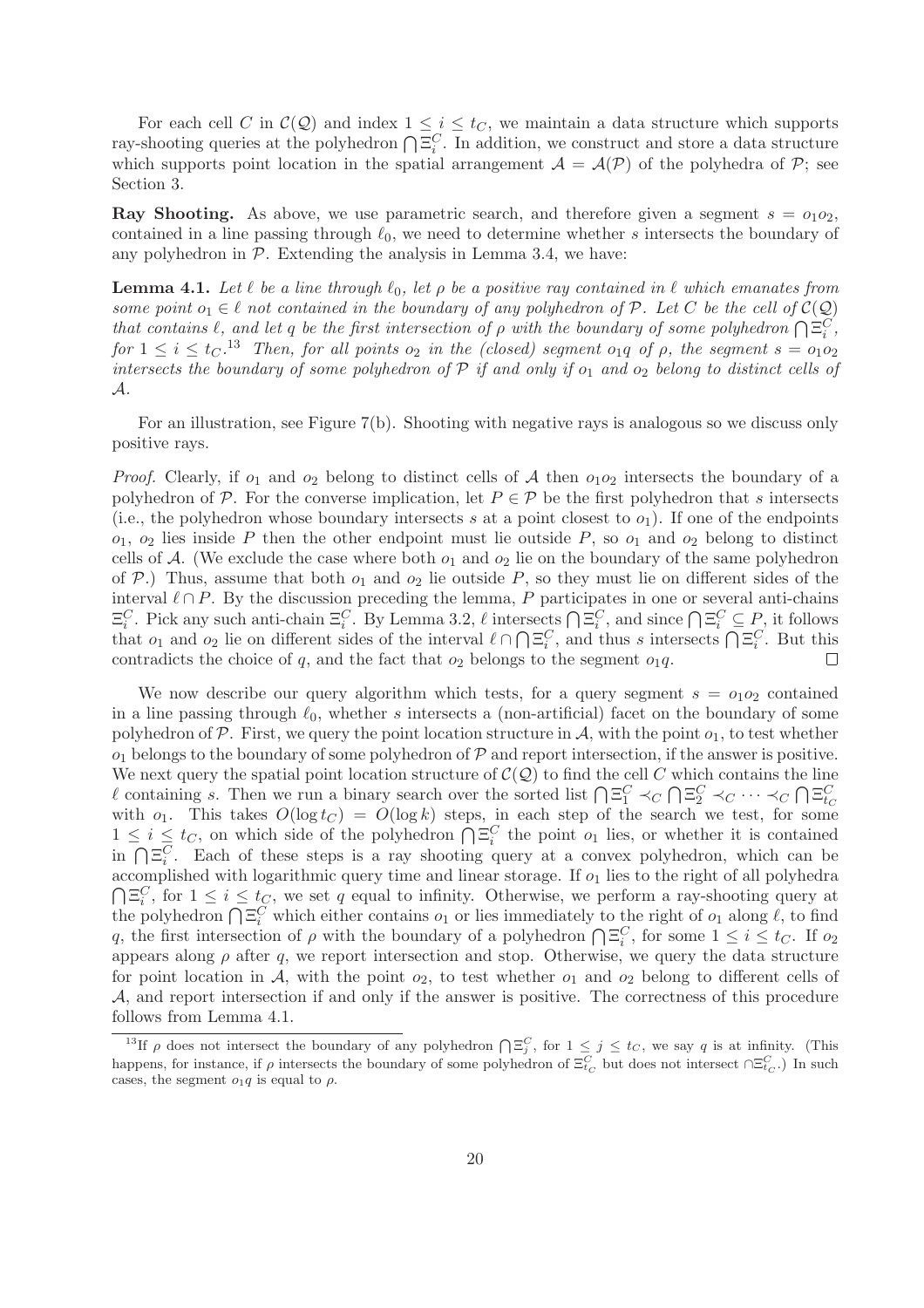Query Time and Storage Complexity. Clearly, the query time for segment intersection detection is  $O(\log n \log k + \log^2 n) = O(\log^2 n)$  so a ray-shooting query takes  $O(\log^4 n)$  time, using parametric search, in a manner similar to that described in Section 3. That is, we first compute q explicitly, without any parametric search, since it is independent of  $o_2$  (the only generic part of the input). This takes  $O(\log^2 n)$  time, as described above. Then we search for the actual answer  $o_2$  to the ray-shooting query, within the segment  $o_1q$  of  $\rho$ , by parametrically locating  $o_2$  in the arrangement A, as above. By the argument preceding Theorem 3.7, this requires  $O(\log^4 n)$  time.

Consider next the storage complexity. As noted above, the point location data structure for  $\mathcal{C}(\mathcal{Q})$ requires  $O(nk^5 \log^2 n)$  storage (and preprocessing). To bound the storage needed for ray shooting structures amidst polyhedra  $\bigcap \Xi_j^C$  we need the following lemma, which is an easy generalization of Lemma 3.5.

**Lemma 4.2.** Let T be a maximal antichain under  $\prec_C$ . If  $\ell \in C$  intersects  $f \in A$ , such that f is on  $\partial(\bigcap T)$ , then f is good for T.

*Proof.* We have to prove that  $\mathcal{P}_f = \mathcal{T}$ . Since f is on  $\partial(\bigcap \mathcal{T})$ , it is clear that every polyhedron in  $\mathcal T$  contains f. Conversely, let P be a polyhedron that contains f. We claim that P is unrelated to all the polyhedra in T under  $\prec_C$ . Indeed, if there is  $Q \in \mathcal{T}$  such that  $P \prec_C Q$  (or vice versa), then  $P \cap Q$  is not stabbed by any line of C. However, f is intersected by  $\ell \in C$  and f belongs to  $P \cap Q$ , a contradiction. Since  $\mathcal T$  is a maximal antichain,  $P$  belongs to  $\mathcal T$ .  $\Box$ 

To efficiently store the ray-shooting structures for the polyhedra  $\bigcap \Xi_1^C, \bigcap \Xi_2^C, \dots \bigcap \Xi_{tc}^C$ , over all cells  $C \in \mathcal{C}(\mathcal{Q})$ , we apply the approach of Section 3. That is, for each face f of A, we compute  $\mathcal{P}_f \subset \mathcal{P}$ . Then we partition the collection of faces into corresponding equivalence classes, and, for each equivalence class T we construct a ray-shooting structure amidst the polyhedron  $G(T)$ . For each  $\mathcal{T} \subseteq \mathcal{P}$  and each cell  $C \in \mathcal{C}(\mathcal{Q})$  such that  $\Xi_i^C = \mathcal{T}$ , for some  $1 \leq i \leq t_C$ , we store with  $C$  a pointer to the ray-shooting structure at  $G(\mathcal{T})$ . By Lemma 4.2, ray shooting at  $G(\mathcal{T})$  is equivalent to ray shooting at  $\bigcap \Xi_i^C$ , for rays on lines belonging to the cell C. Thus, the correctness analysis of  $\sum_{i=1}^{\infty}$  shooting at  $\prod_{i=1}^{\infty}$ , for rays on fines belonging to the centre. Thus, the correctness analysis of Section 3 readily extends to the case at hand. As is easily checked, all the auxiliary ray-shooting structures require  $O(nk^2)$  overall storage (and  $O(nk^2 \log n)$  preprocessing).

Preprocessing. To complete the description of the preprocessing algorithm we need to show how to compute for each cell  $C \in \mathcal{C}(\mathcal{Q})$  and each  $1 \leq i \leq t_C$ , the corresponding list of pointers to the ray-shooting data structures at  $G(\Xi_1^C)$ ,  $G(\Xi_2^C)$ , ...,  $G(\Xi_{t_C}^C)$ .

We use an algorithm similar to the one used in Section 3. Here is a brief description of the required modifications. Recall that  $\mathcal{C}(\mathcal{Q})$  is a refinement of  $\mathcal{C}(\mathcal{P})$ . For each cell  $C \in \mathcal{C}(\mathcal{P})$ , the cells C of  $\mathcal{C}(\mathcal{Q})$  contained in it, form a connected cluster. We pick any representative cell  $C \in \mathcal{C}(\mathcal{Q})$ such that  $C \subseteq \tilde{C}$ , and construct the list  $\Xi_1^C, \Xi_2^C, \ldots, \Xi_{t_C}^C$  in a brute-force manner, using  $O(k)$  rayshooting queries at the polyhedra of P. This takes  $O(k^2 \log k)$  time per cell of  $\mathcal{C}(\mathcal{P})$ , for a total of  $O(nk^4 \log n)$  time. For each set  $\Xi_i^C$ , we locate the ray-shooting structure at  $G(\Xi_i^C)$ , in  $O(k \log n)$ time, by searching the table of equivalence classes used by algorithm of Theorem 3.7, with a k-bit vector. This takes a total of  $O(k^2 \log n)$  time per each representative cell  $\tilde{C}$ . Thus, we spend a total of  $O(nk^4 \log n)$  time (over the  $O(nk^2)$  representative cells  $C \in \mathcal{C}(\mathcal{Q})$ ).

It suffices to describe, given two adjacent cells C and C' in  $\mathcal{C}(\mathcal{Q})$  with the same  $\mathcal{P}_C$ , how to obtain the list of ray-shooting structures at  $G(\Xi_1^{C'}), G(\Xi_2^{C'}), \ldots, G(\Xi_{t_C}^{C'})$ , from the corresponding list of C. We can assume, as above, that the symmetric difference between  $\mathcal{Q}_C$  and  $\mathcal{Q}_{C'}$  consists of a single intersection polyhedron  $P \cap Q$ , where  $P, Q \in \mathcal{P}$ .

Suppose first that  $P \cap Q \in \mathcal{Q}_{C'} \setminus \mathcal{Q}_C$  and  $P \prec_C Q$ . Then there is an adjacent pair  $\Xi_i^C$ ,  $\Xi_{i+1}^C$  of maximal antichains, such that  $P \in \Xi_i^C$ , and  $Q \in \Xi_{i+1}^C$ . The index i can be found by binary search. We then have to insert between  $\Xi_i^C$  and  $\Xi_{i+1}^C$  a maximal antichain of the form  $\Xi = (\Xi_i^C \cap \Xi_{i+1}^C) \cup \{P, Q\}$ . This antichain is constructed in a brute-force manner in time  $O(k \log n)$ ,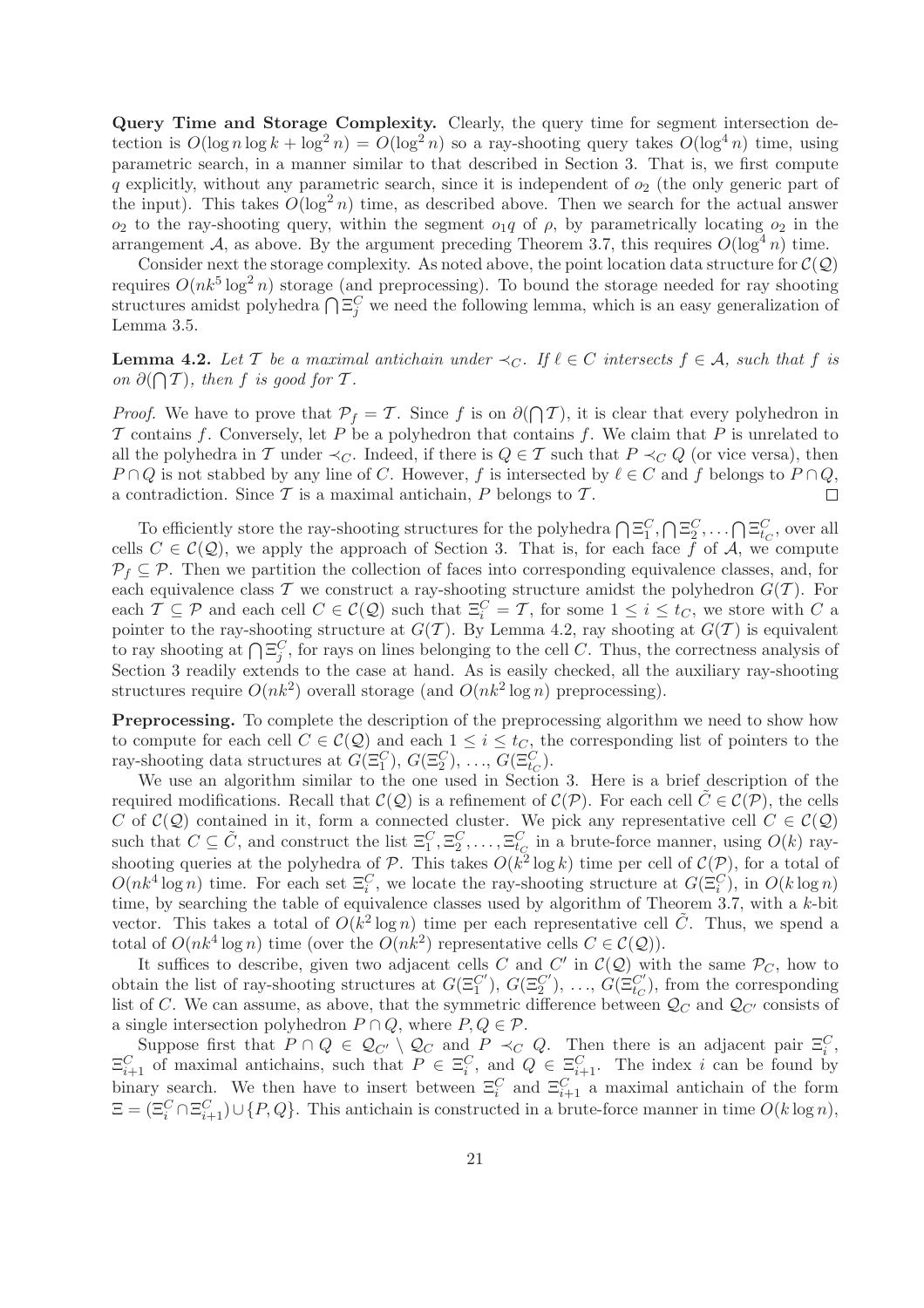using  $O(k)$  ray-shooting queries against the polyhedra of  $\mathcal P$ . Then we find the ray-shooting structure against  $G(\Xi)$  in  $O(k \log n)$  time, by searching the above table of equivalence classes with a k-bit vector. In addition, one or both of  $\Xi_i^C$ ,  $\Xi_{i+1}^C$  may become non-maximal under inclusion and should be removed. This can also be easily checked without increasing the running time of the algorithm. When  $P \cap Q \in \mathcal{Q}_C \setminus \mathcal{Q}_{C'}$ , we act symmetrically. Thus, the construction takes a total of  $O(nk^6 \log n)$ time.

The lists of pointers to the ray-shooting structures at  $G(\Xi_1^C), G(\Xi_2^C), \ldots, G(\Xi_{tc}^C)$  are updated in a persistent manner, without increasing the total storage required by the data-structure. The following theorem summarizes the result which we obtained.

**Theorem 4.3.** Let  $P$  be a set of k possibly intersecting convex polyhedra in  $\mathbb{R}^3$  with a total of n facets. Then we can construct, in  $O(nk^6 \log n)$  time, a data structure of size  $O(nk^5 \log^2 n)$ , that supports ray-shooting queries involving rays which are contained in lines intersecting  $\ell_0$ , in  $O(\log^4 n)$  time per ray.

#### 4.2 Ray-shooting with rays orthogonal to a fixed line.

Without loss of generality, assume the query rays are orthogonal to the z-axis. This problem can be considered as a special case of ray-shooting involving rays which are contained in lines intersecting  $\ell_0$ . Indeed, we can place  $\ell_0$  at infinity, such that any plane which is parallel to the xy-plane contains  $\ell_0$ . The algorithm of Theorem 3.7 can be symbolically modified to handle this degenerate placement of  $\ell_0$ ; for similar analysis see [8]. We thus obtain.

**Theorem 4.4.** Let  $P$  be a set of k convex polyhedra in  $\mathbb{R}^3$  having a total of n facets. Then we can construct, in  $O(nk^6 \log n)$  time, a data structure of size  $O(nk^5 \log^2 n)$ , which supports ray-shooting queries involving rays orthogonal to the z-axis, in  $O(\log^4 n)$  time per query.

#### 4.3 Vertical Ray-Shooting.

We describe an efficient data structure for vertical ray-shooting, in a collection  $\mathcal P$  of k possibly intersecting polyhedra with a total of  $n$  facets.

For each polyhedron  $P \in \mathcal{P}$ , we raise unbounded vertical walls from the silhouette edges of P (namely, those edges  $e$ , for which the vertical plane containing  $e$  is tangent to  $P$ ). These walls bound an infinite vertical prism which we denote by  $P^{\perp}$ . Let  $\mathcal{A}^{\perp} = \mathcal{A}^{\perp}(\mathcal{P})$  be the resulting arrangement of  $\mathcal{P}\bigcup\{P^\perp\mid P\in\mathcal{P}\}\$ . Clearly,  $\mathcal{A}^\perp$  is xy-monotone and has complexity  $O(nk^2)$ . We construct a point location structure in  $\mathcal{A}^{\perp}$ , as described in [16], which requires  $O(nk^2 \log^2 n)$  storage and preprocessing time, and answers queries in  $O(\log^2 n)$  time.

For each cell a of  $\mathcal{A}^{\perp}$ , we project its top boundary onto the xy-plane, and preprocess each of the resulting planar maps for efficient point location. Altogether, these structures use  $O(nk^2)$  storage and  $O(nk^2 \log n)$  preprocessing time, and a query in any of them takes  $O(\log n)$  time. To answer a vertical ray shooting query with a ray emanating upwards (say) from some point  $o$ , we locate  $o$ in  $\mathcal{A}^{\perp}$ , and then locate the xy-projection of o in the xy-projection of the top boundary of the cell containing o. This identifies the first polyhedron boundary hit by the query ray. The query time is  $O(\log^2 n)$ .

**Theorem 4.5.** Let  $P$  be a set of k possibly intersecting convex polyhedra in  $\mathbb{R}^3$  with a total of n facets. Then we can construct, in  $O(nk^2 \log^2 n)$  time, a data structure of size  $O(nk^2 \log^2 n)$ , which supports vertical ray-shooting queries in  $O(\log^2 n)$  time.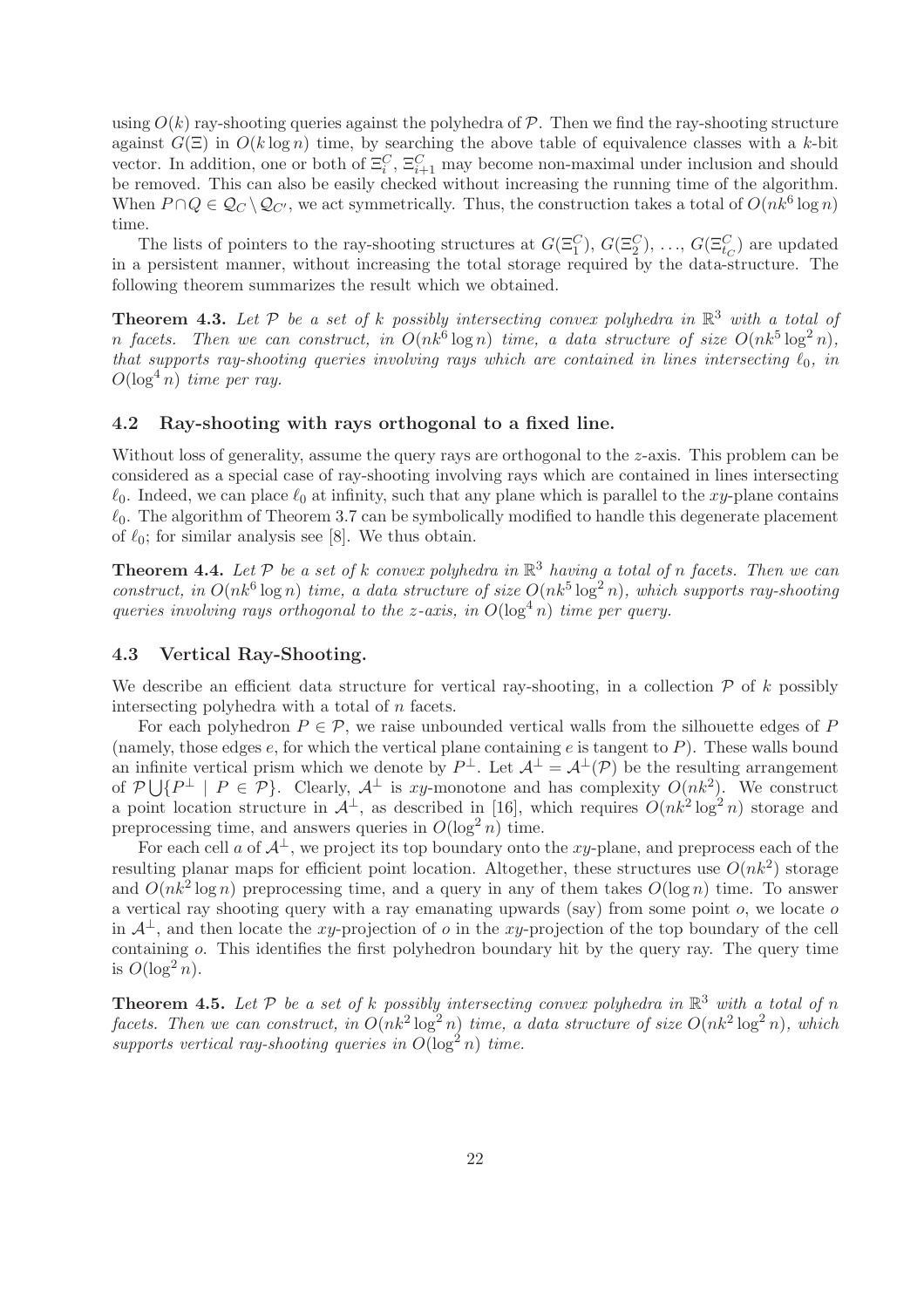## 5 Conclusion

We have considered several restricted instances of the ray-shooting problem amidst a set of  $k$  convex polyhedra in  $\mathbb{R}^3$  with a total of n facets. We proposed data structures which require storage that is near-linear in n (and polynomial in  $k$ ), and answer queries in polylogarithmic time. Our approach was based on decomposing the three-dimensional parametric space of the lines containing rays of the restricted class under consideration, and on using the point location structure of Preparata and Tamassia [16]. However, arbitrary lines in  $\mathbb{R}^3$  have four degrees of freedom and are usually represented as points in  $\mathbb{R}^4$  (or on the quadric Plücker surface in oriented projective 5-space). Moreover, the complexity of the decomposition of the four-dimensional space of lines in  $\mathbb{R}^3$  into maximal connected regions, such that all lines in the same region stab the same subset of  $\mathcal{P}$ , is known to be  $\Theta(n^2k^2)$ ; see [10]. Thus the approach of this paper does not seem directly applicable to the case of general ray-shooting, and leaves the problem of closing the gap between the bounds for  $k = 1$  and for arbitrary  $k \ll n$  as still open. In addition, we have not seriously attempted to reduce the dependence of the performance of our data structures on k. This too is an open problem for future research.

Finally, we have only considered the case when we want the query time to be polylogarithmic, and seek to optimize the storage and preprocessing costs. At the other end of the tradeoff, we want the storage to be nearly linear in  $n$ , and seek to optimize the query time. In the cases under consideration, the general techniques yield query time close to  $O(n^{2/3})$ . It would be interesting to refine this bound to make it depend also on k.

Acknowledgements We thank the anonymous referee for valuable suggestions that helped us to improve the presentation.

## References

- [1] B. Aronov, M. de Berg and C. Gray, Ray shooting and intersection searching amidst fat convex polyhedra in 3-space, Proc. 22nd Annu. ACM Sympos. Comput. Geom. (2006), 88–94.
- [2] B. Aronov, M. Sharir and B. Tagansky, The union of convex polyhedra in three dimensions, SIAM J. Comput. 26 (1997), 1670–1688.
- [3] P. K. Agarwal and J. Matoušek, Ray shooting and parametric search, SIAM J. Comput. 22 (1993), 794–806.
- [4] P. K. Agarwal and J. Matoušek, Range searching with semialgebraic sets, *Discrete Comput.* Geom. 11 (1994), 393–418.
- [5] P. K. Agarwal and M. Sharir, Ray shooting amidst convex polyhedra and polyhedral terrains in three dimensions,  $SIAM$  J. Comput. 25 (1996), 100–116.
- [6] B. Aronov, M. Pellegrini and M. Sharir, On the zone of a surface in a hyperplane arrangement, Discrete Comput. Geom. 9 (1993), 177–186.
- [7] M. de Berg, Ray Shooting, Depth Orders and Hidden Surface Removal, volume 703 of Lect. Notes in Comput. Sci., Springer-Verlag, Berlin, 1993.
- [8] M. de Berg, M. van Kreveld, M. Overmars and O. Schwarzkopf, Computational Geometry: Algorithms and Applications, 2nd Edition, Springer Verlag, Heidelberg, 2000.